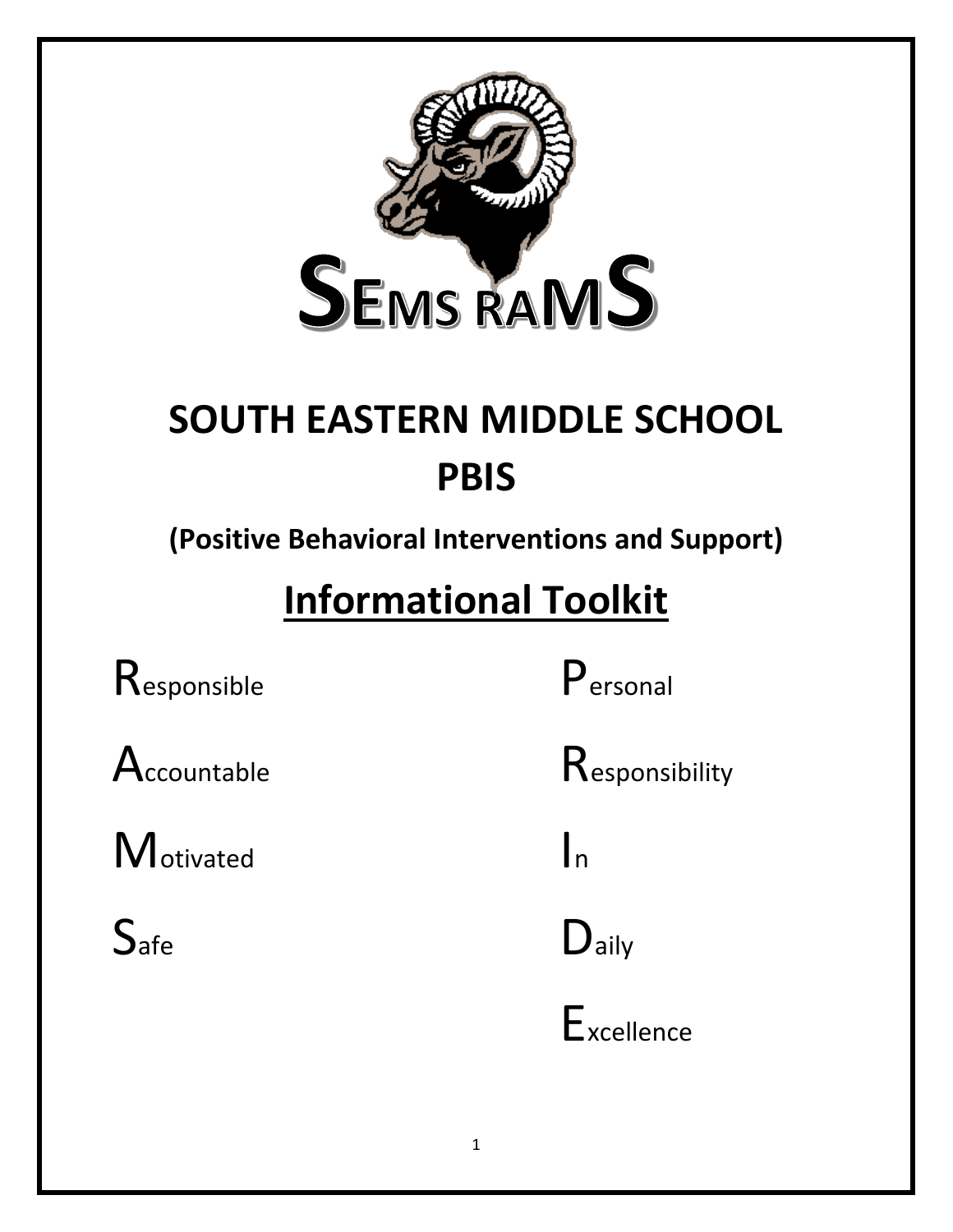#### Table of Contents

| $\mathsf{L}$ | <b>Letter to Staff</b>                                         | 3  |
|--------------|----------------------------------------------------------------|----|
| II.          | <b>SEMS PBIS team Members</b>                                  | 4  |
| III.         | <b>PBIS Team Meeting Dates</b>                                 | 5  |
| IV.          | <b>Introduction to PBIS</b>                                    |    |
|              | a. What is School-Wide PBIS                                    | 6  |
|              | b. PBIS at South Eastern Middle School                         | 6  |
|              | c. Three-Tiered Model of School-Wide Behavior Support          | 7  |
|              | d. Why is it Important to Focus on Teaching Positive           |    |
|              | Social Behaviors?                                              | 8  |
|              | e. What is a Systems Approach in School-Wide PBIS?             | 8  |
| V.           | <b>Teaching Positive Expectations</b>                          |    |
|              | <b>Guidelines for teaching PBIS</b><br>a.                      | 9  |
|              | b. School-Wide Expectations Matrix                             | 11 |
| VI.          | <b>Positive Teacher Recognition</b>                            |    |
|              | a. How often should I give positive attention?                 | 12 |
| VII.         | <b>Appropriate Recognition</b>                                 |    |
|              | a. Best Practices for Recognition                              | 12 |
|              | 100 Ways to Praise a Child<br>$b_{1}$                          | 13 |
| VIII.        | <b>Classroom Management Resources</b>                          |    |
|              | a. Top 17 Classroom Management Strategies                      | 14 |
|              | b. How to Set a Positive Tone and Increase Direction Following | 16 |
| IX.          | <b>Guidelines for Implementing PBIS Tickets</b>                | 17 |
| Х.           | <b>Whole School PBIS Recognition Activities</b>                | 18 |
| XI.          | <b>SEMS Behavior Response Flowchart</b>                        | 19 |
| XII.         | <b>Classroom/Teacher Intervention Examples</b>                 | 20 |
| XIII.        | <b>Making Positive Parent Contact and Communication</b>        | 21 |
| XIV.         | <b>TEAM Discipline Data</b>                                    | 22 |
| XV.          | <b>Detention and In-School Suspension Expectations</b>         | 24 |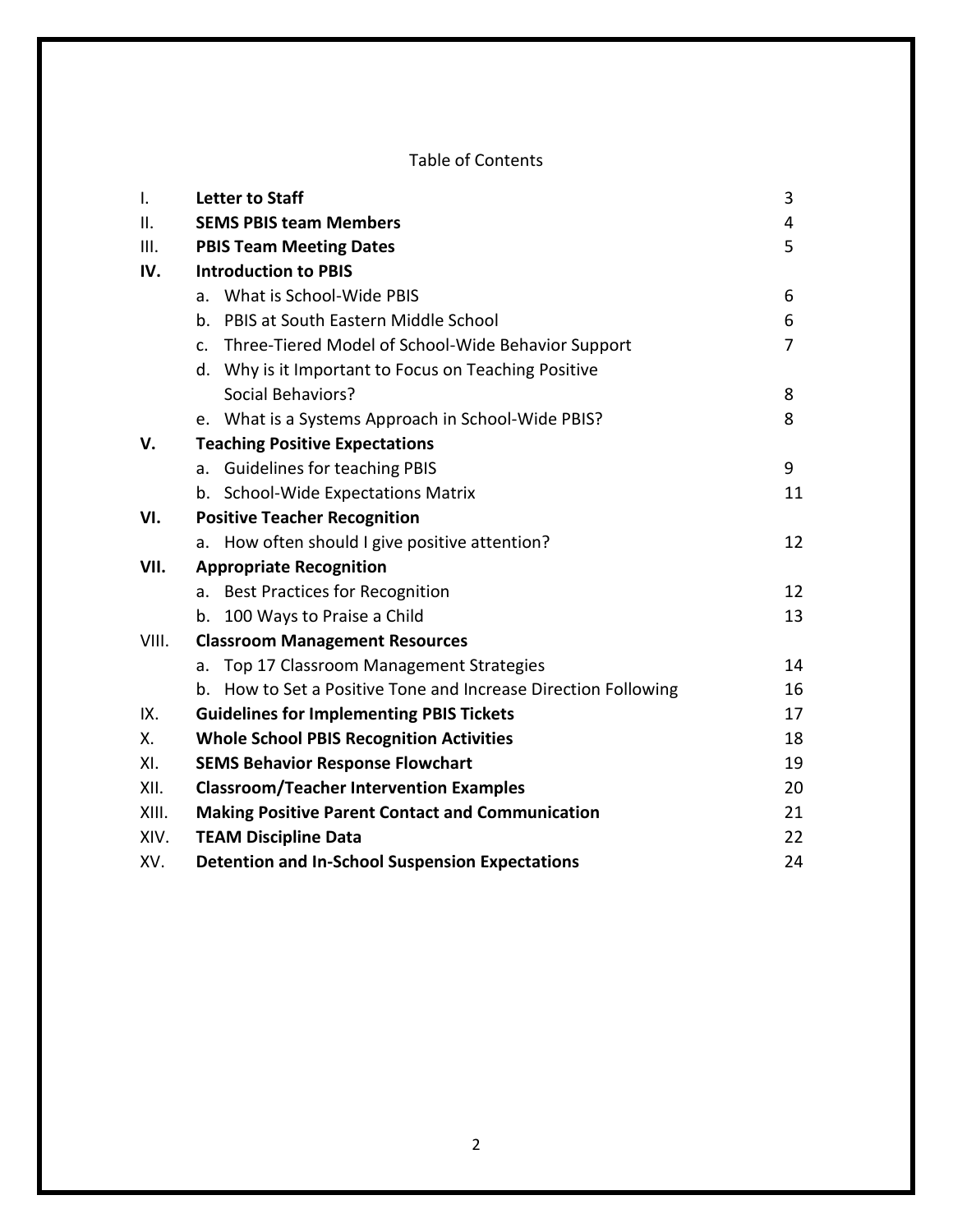Dear SEMS Staff,

This handbook is a summary our PBIS processes and protocols. It is our hope that this handbook becomes an ongoing working document that will grow and develop as we add artifacts both this year and in years to come.

During the 2016-2017 school year the PBIS team worked hard to develop a foundation for PBIS. Behavioral matrices were created and the staff provided RAMS PRIDE tickets for our token economy. In reflection, we realize the PBIS process is one of growth and development. It is our desire to continuously improve the PBIS the expectations for our unique needs. Our plan is to improve behavior with positive supports for students and staff. Your constructive feedback is valued and appreciated.

We challenge each member to implement each phase of the PBIS plan with fidelity. You never know what will happen until you try.

Sincerely,

The PBIS Leadership Team

South Eastern Middle School June 21, 2017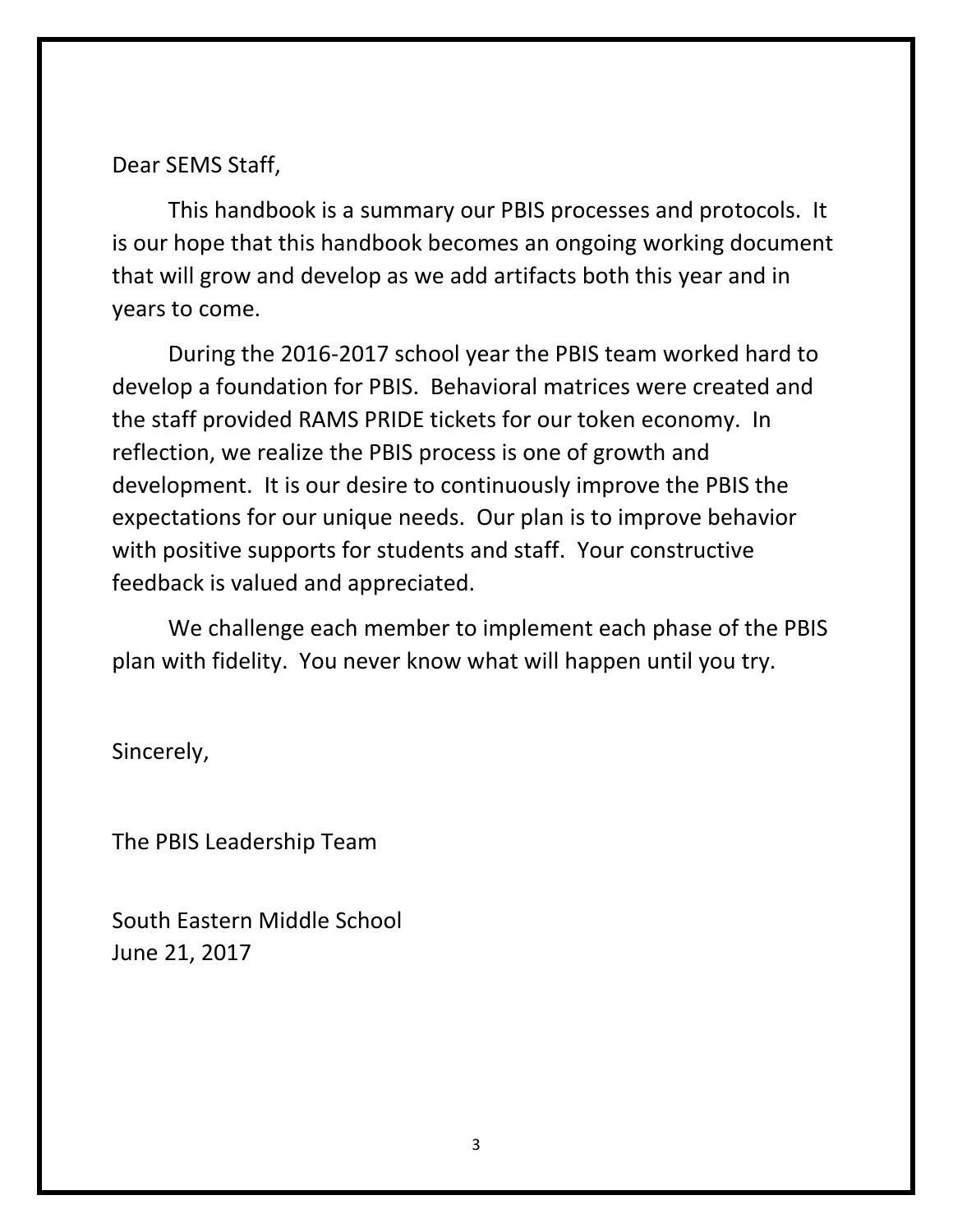## **South Eastern Middle School**

## **PBIS Team Members**

| <b>NAME</b>            | <b>ROLE</b>                | <b>EMAIL</b>               |
|------------------------|----------------------------|----------------------------|
| Abbey Lichtenberg      | Teacher                    | lichtenberg@sesd.k12.pa.us |
| <b>Blake Knecht</b>    | Teacher                    | knechtb@sesd.k12.pa.us     |
| <b>Clay Smeltzer</b>   | Teacher                    | smeltzer@sesd.k12.pa.us    |
| <b>Hope Messinger</b>  | Teacher                    | messingerh@sesd.k12.pa.us  |
| Janice Bowman          | <b>School Counselor</b>    | bowmanj@sesd.k12.pa.us     |
| Jillian Watto          | Teacher                    | wattoj@sesd.k12.pa.us      |
| Jon Horton             | Principal                  | hortonj@sesd.k12.pa.us     |
| Lisa Anderson          | <b>School Counselor</b>    | andersonl@sesd.k12.pa.us   |
| Nicole Rook            | Psychologist               | rookn@sesd.k12.pa.us       |
| <b>Robert Rudisill</b> | Teacher                    | rudisillr@sesd.k12.pa.us   |
| <b>Stacie Hiras</b>    | Teacher                    | hirass@sesd.k12.pa.us      |
| Stephanie Coleman      | Teacher                    | colemans@sesd.k12.pa.us    |
| <b>Todd Mulder</b>     | <b>Assistant Principal</b> | muldert@sesd.k12.pa.us     |
| <b>Tracy Grube</b>     | Teacher                    | grubet@sesd.k12.pa.us      |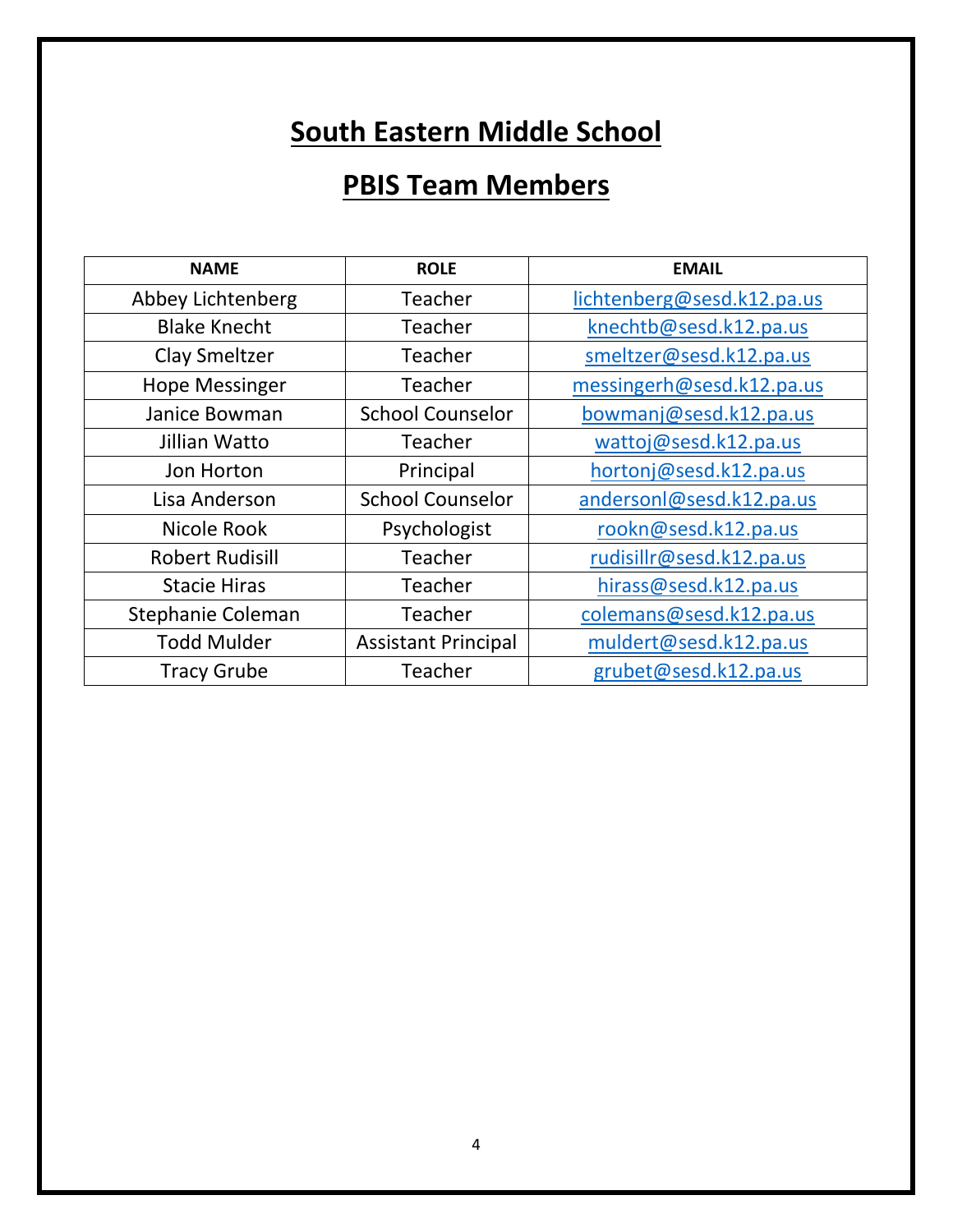**South Eastern Middle School**

**PBIS Team Meeting Schedule**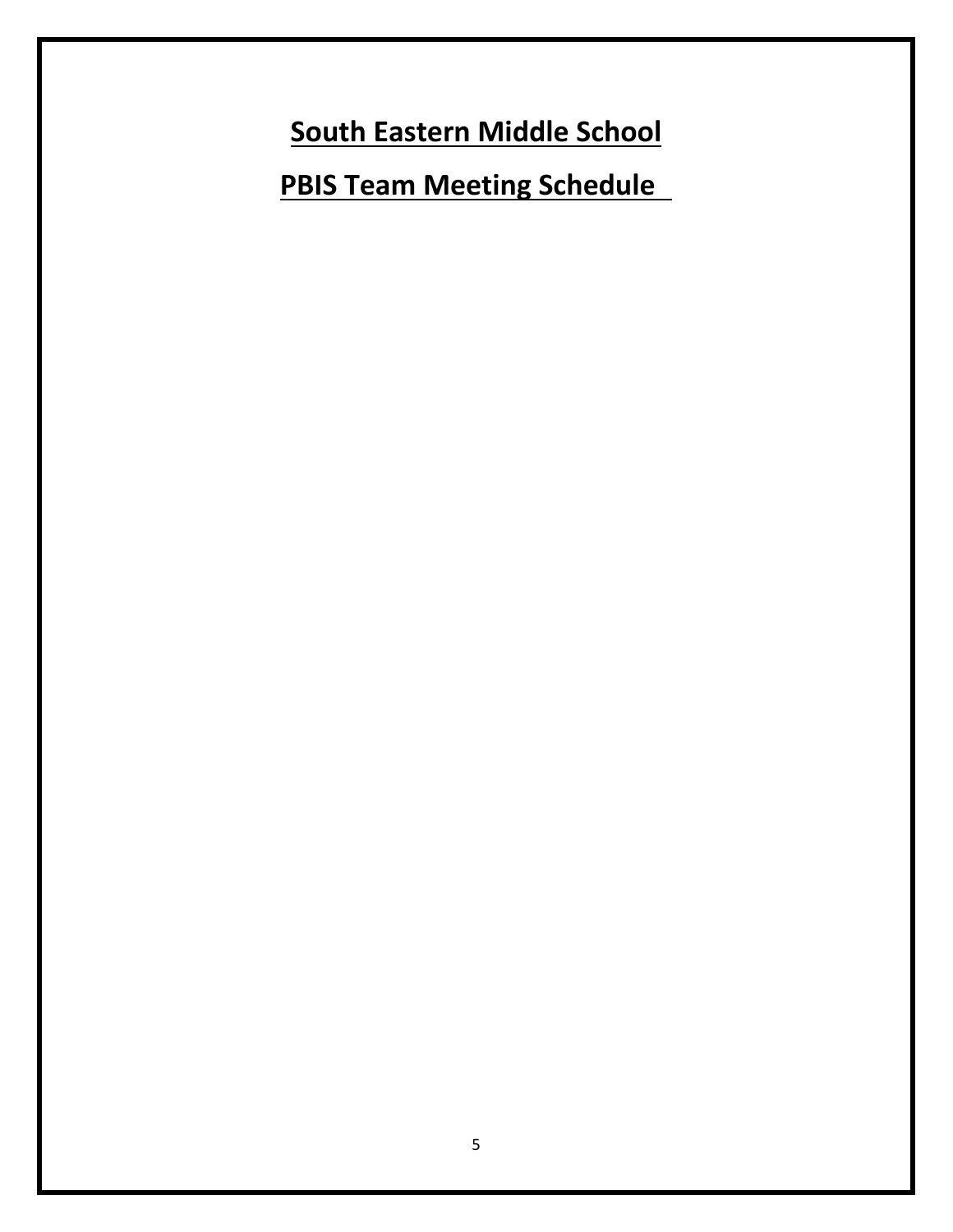#### **What is School-Wide PBIS?**

Numerous products are available for school personnel, parents, and care providers all with the promise of erasing targeted behaviors. Unfortunately, no magic wand single-handedly works to remove barriers to learning that occur when behaviors are disrupting the learning community. The climate of each learning community is different; therefore, a one size fits all approach is less effective than interventions based on the needs of an individual school.

One of the foremost advances in school-wide discipline is the emphasis on school-wide systems of support that include proactive strategies for defining, teaching, and supporting appropriate student behaviors to create positive school environments. Instead of using a piecemeal approach of individual behavioral management plans, a continuum of positive behavioral support for all students within a school is implemented in areas including the classroom and non-classroom settings. Positive behavior support is an application of a behaviorally-based systems approach to enhance the capacity of schools, families, and communities to design effective environments that improve the link between research-validated practices and the environments in which teaching and learning occurs. Attention is focused on creating and sustaining primary (school-wide), secondary (classrooms), and tertiary (individual) systems of support that improve the lifestyle results (personal, health, social, family, work, recreation) for all children by making targeted behaviors less effective, efficient, and relevant, and desired behavior more functional.

#### **PBIS at South Eastern Middle School**

A term you will be hearing more this year at SEMS is Positive Behavioral Interventions and Support, or PBIS. PBIS is an approach in behavior management on a school-wide level, in a specific setting such as the classroom, hallways, cafeteria, restrooms, assemblies, media center, makerspace, gym, etc. or with and individual student.

PBIS methods are research-based and have been proven to significantly reduce the occurrence of problems behaviors. One of the keys is to focus on prevention. PBIS is based on the idea that when students are taught clearly defined behavioral expectations and provided with predictable responses to their behavior, both positive and corrective, 80-85% of students will meet these expectations. The 15-20% of the students not responding to universal interventions will receive additional support through group and individual interventions.

Another key element is an analysis of discipline data. This team-based approach to data analysis allows teacher teams and the PBIS and MTSS teams here at SEMS to identify problems areas, brainstorm interventions, acknowledge students exhibiting positive behavior, and communicate the findings to staff, students, and parents.

The key components of an effective school-wide PBIS system involve: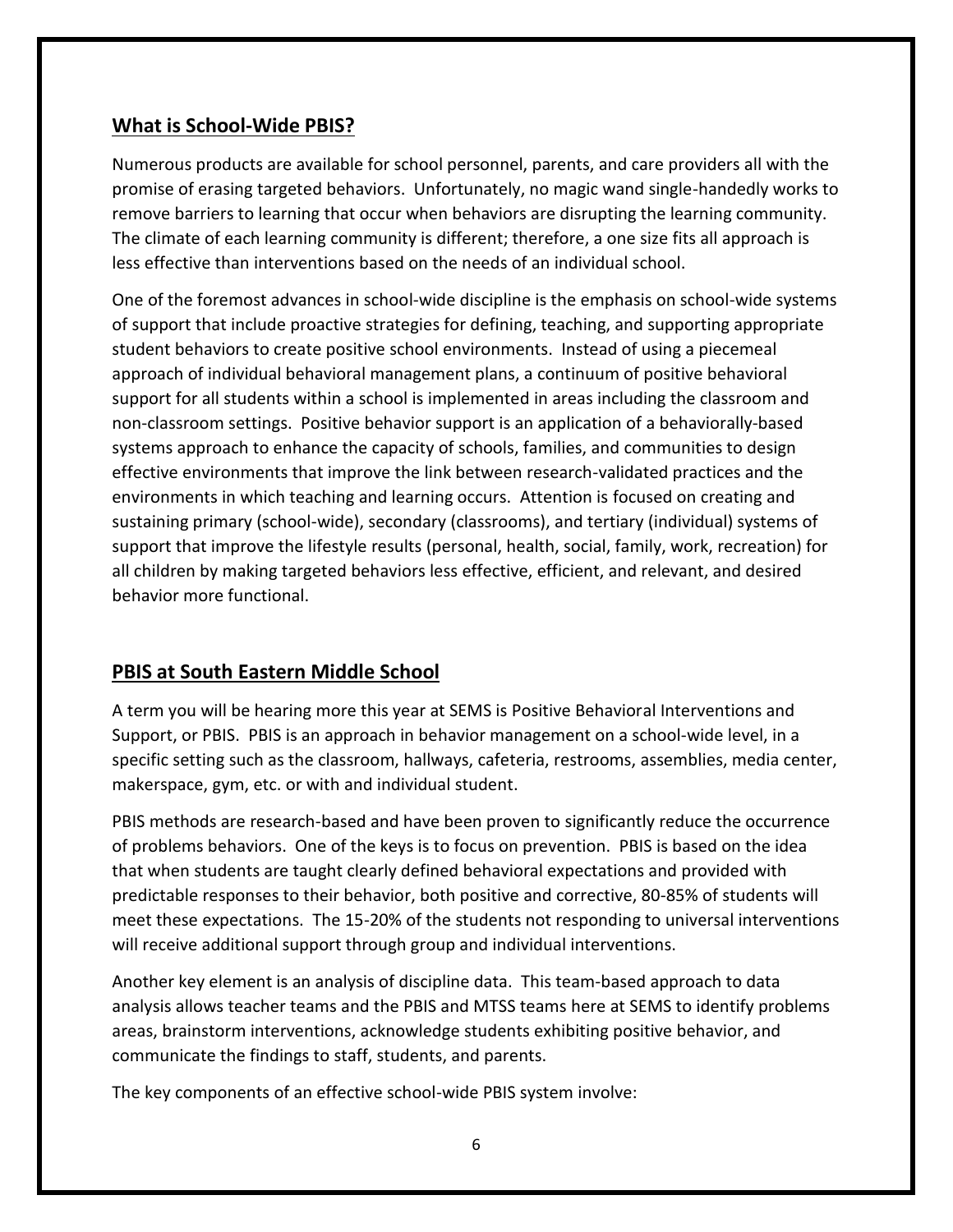- Clearly defining and teaching as set of behavioral expectations (matrix)
- Consistently acknowledging and rewarding appropriated behavior
- Constructively addressing problematic behavior
- Effectively using behavioral data to assess progress

The purpose of this staff manual is to briefly illustrate how these components will be utilized with the South Eastern Middle School PBIS system.

The ultimate goal is to increase academic performance, decrease problem behaviors, increase safety, and establish positive school climates through research-based strategies and systems.

#### **Continuum of School-Wide Instructional & Positive Behavior Support**

The following diagram illustrates the multi-level approach offered to all students in the school. These group depictions represent systems of support and not children.



| Tier            | <b>Prevention Description</b>                                                    |
|-----------------|----------------------------------------------------------------------------------|
|                 | Preventing the development of new cases (incidence) of problem behaviors by      |
| Primary         | implementing high quality learning environments for ALL students and staff and   |
| (Universal)     | across ALL settings (i.e., school-wide, classroom, and non-classroom)            |
| н.              | Reducing the number of existing cases (prevalence) of problem behaviors that     |
| Secondary       | are presenting high risk behaviors and/or not responsive to primary intervention |
| (Targeted)      | practices by providing more focused, intensive, and frequent small group-        |
|                 | oriented responses in situations where problem behavior is likely.               |
| Ш.              | Reducing the intensity and/or complexity of existing cases (prevalence) of       |
| <b>Tertiary</b> | problem behavior that are resistant to and/or unlikely to be addressed by        |
| (Intensive)     | primary and secondary prevention efforts by providing most individualized        |
|                 | responses to situations where problem behavior is likely.                        |

#### **Why is it so important to focus on teaching positive social behaviors?**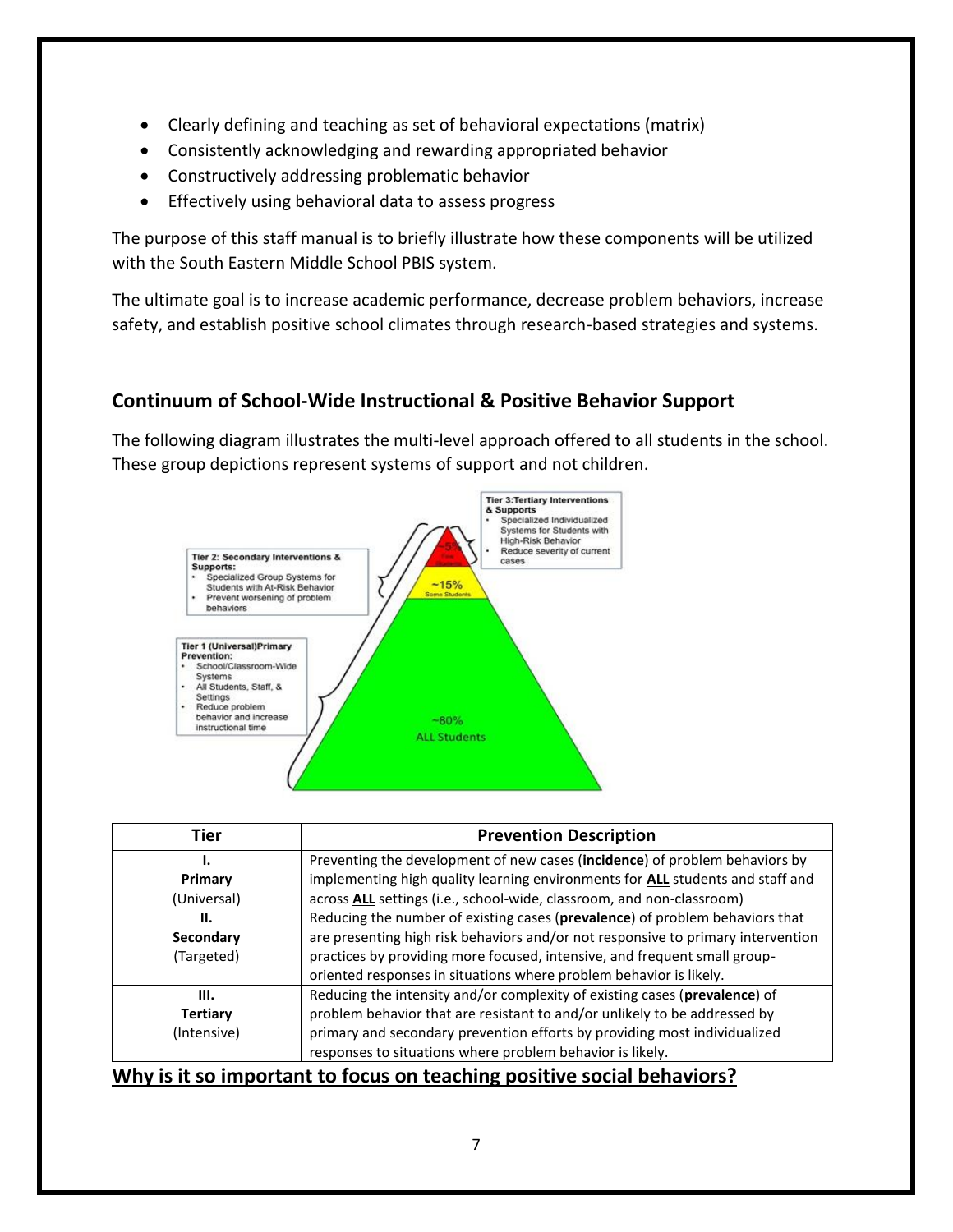Frequently, the question is asked, "Why should I have to teach kids to be good? They already know what they are supposed to do. Why can I not just expect good behavior?" In the infamous words of TV personality, "How is that working out for you?"

Historically, school-wide discipline has focused mainly on reacting to specific student misbehavior by implementing punishment based strategies including: reprimands, loss of privileges, office referrals, detentions, suspensions, and expulsions. Research has shown that the implementation of punishment, especially when used inconsistently and in the absence of other positive strategies, is ineffective. Introducing modeling, and reinforcing positive social behavior is an important step of a student's educational experience. Teaching behavioral expectations and rewarding students for following them is a much more positive approach than waiting for misbehavior to occur before responding. The purpose of school-wide PBIS is to establish a climate in which appropriate behavior is the norm.

#### **What is a systems approach in school-wide PBIS?**

An organization is a group of individuals who behave together to achieve a common goal. Systems are needed to support the collective use of best practices by individuals within the organization. The school-wide PBIS process emphasizes the creation of systems that support the adoption and durable implementation of evidence-based practices and procedures, and fit within on-going school reform efforts. An interactive approach that includes opportunities to correct and improve four key elements is used in school-wide PBIS focusing on: 1) Outcomes, 2) Data, 3) Practices, and 4) Systems. The diagram below illustrates how these key elements work together to build a sustainable system:

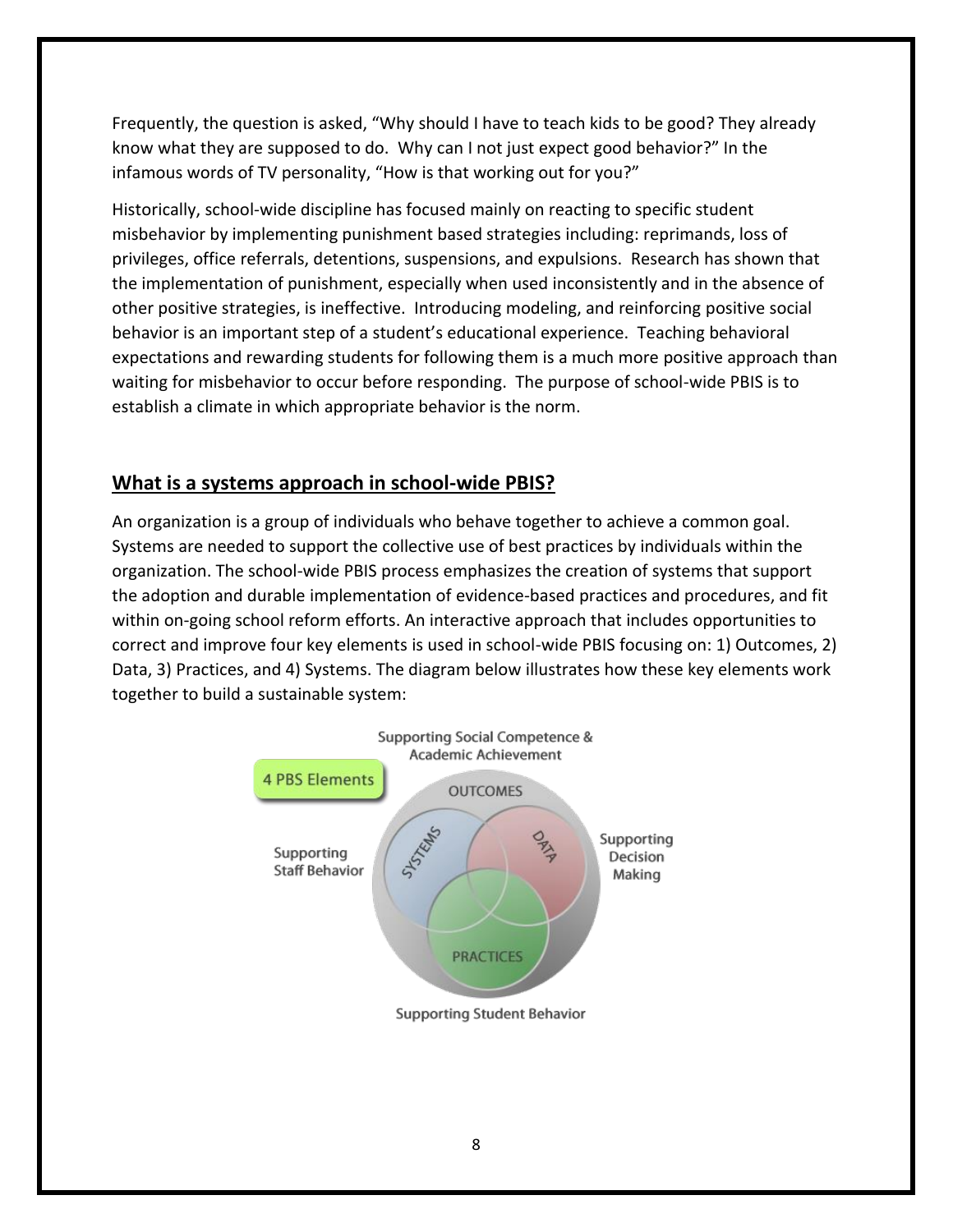- Outcomes: academic and behavior targets that are endorsed and emphasized by students, families, and educators. (What is important to each particular learning community?)
- Practices: interventions and strategies that are evidence based. (How will you reach the goals?)
- Data: information that is used to identify status, need for change, and effects of interventions. (What data will you use to support your success or barriers?)
- Systems: supports that are needed to enable the accurate and durable implementation of the practices of PBIS. (What durable systems can be implemented that will sustain this over the long haul?)

#### **For more information:**

- A video about creating the culture of school-wide PBIS
	- o <https://www.youtube.com/watch?v=Vc-Tjqm20cU>
- Information about the evidence-base of school-wide PBIS
	- o <http://www.pbis.org/research/default.aspx>

#### **Guidelines for Teaching Positive Behavior Expectations (The Matrix)**

#### **How long should it take to teach the behaviors on the matrix?**

• Plan to teach the expectations aggressively over the first weeks of school. Lessons will need to be repeated a few times initially and *strongly reinforced* at the onset.

#### **And then I'm done; right?**

 Not quite. Plan to teach "booster" lesson every day of school year (3-5 minutes). If a lot of problems arise in certain situation, reteach the expectations. Having a new student entering the class is also perfect time for a "refresher" course.

#### **What do you mean by "teach" the expectation? I always go over the class rules.**

- This a little different. By teach we mean show, as in model, demonstrate, or role-play. Have students get up and practice exactly what you have shown them to do. Have fun with it! Give them feedback on how they did. Lastly, praise them for their effort (and reward).
- Team up with a colleague to plan and teach the lessons.
- Repeat this process as often as it takes for students to learn the behaviors. The idea is to teach behavior the same way we teach academics. We all know how important practice is for mastery of academics.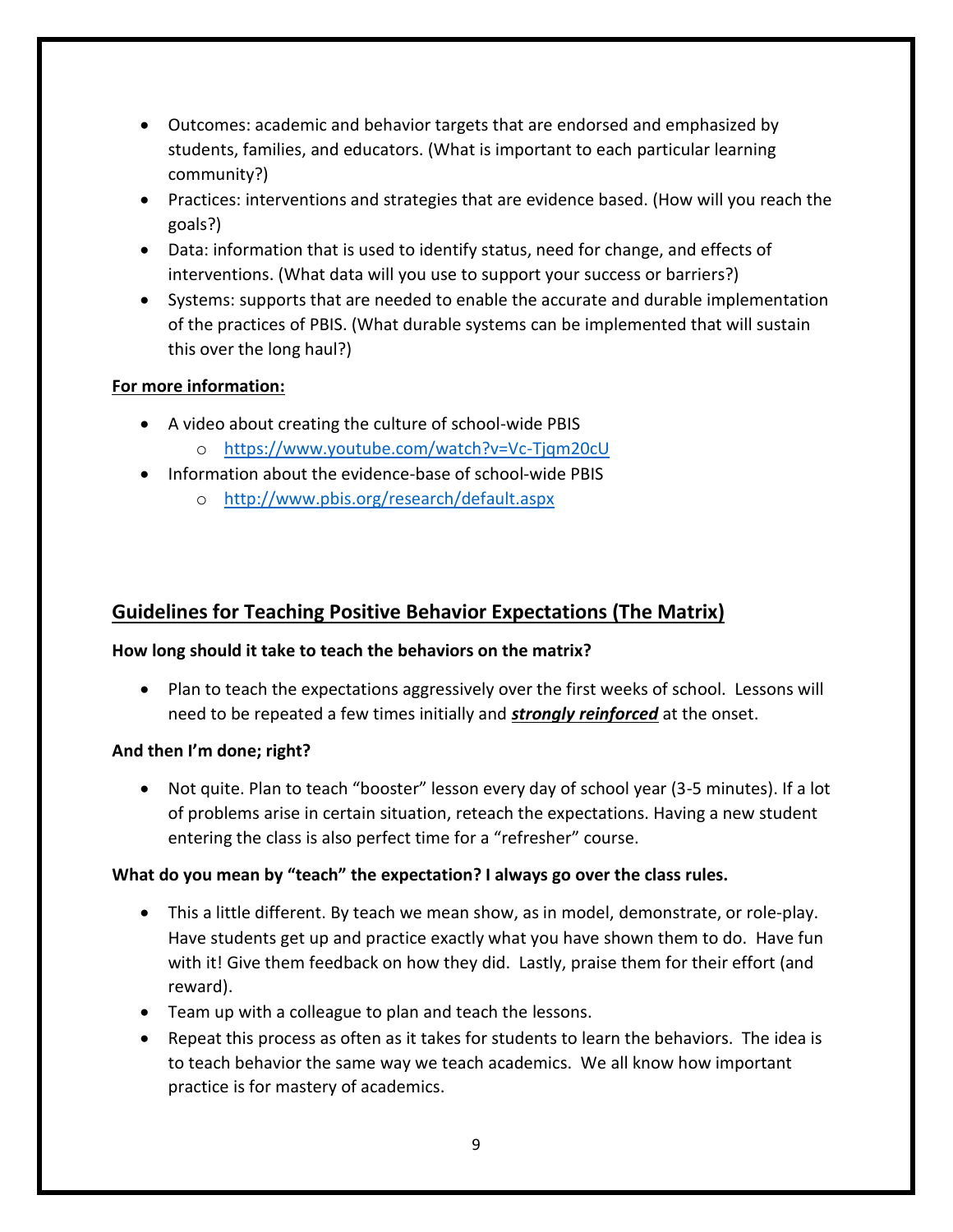#### **How much time am I supposed to commit to this?**

 Keep lessons brief: 5-15 minutes in the beginning. After the first few weeks the over the view should only take 2-5 minutes.

#### **How do I fit this in with everything else I have to do in my classroom?**

 Accompany your students to the different areas of the school described on the matrix and plan to conduct brief lessons. *Consider this an investment during the start-up phase that will pay off with more orderly behavior throughout the school year.*

The positive behavior expectations defined in the matrix may be included in classroom procedures, however they are grounded in the core beliefs of RAMS PRIDE: **Respect, Accountability, Motivated, Safe and** *Personal Responsibility in Daily Excellence.* 

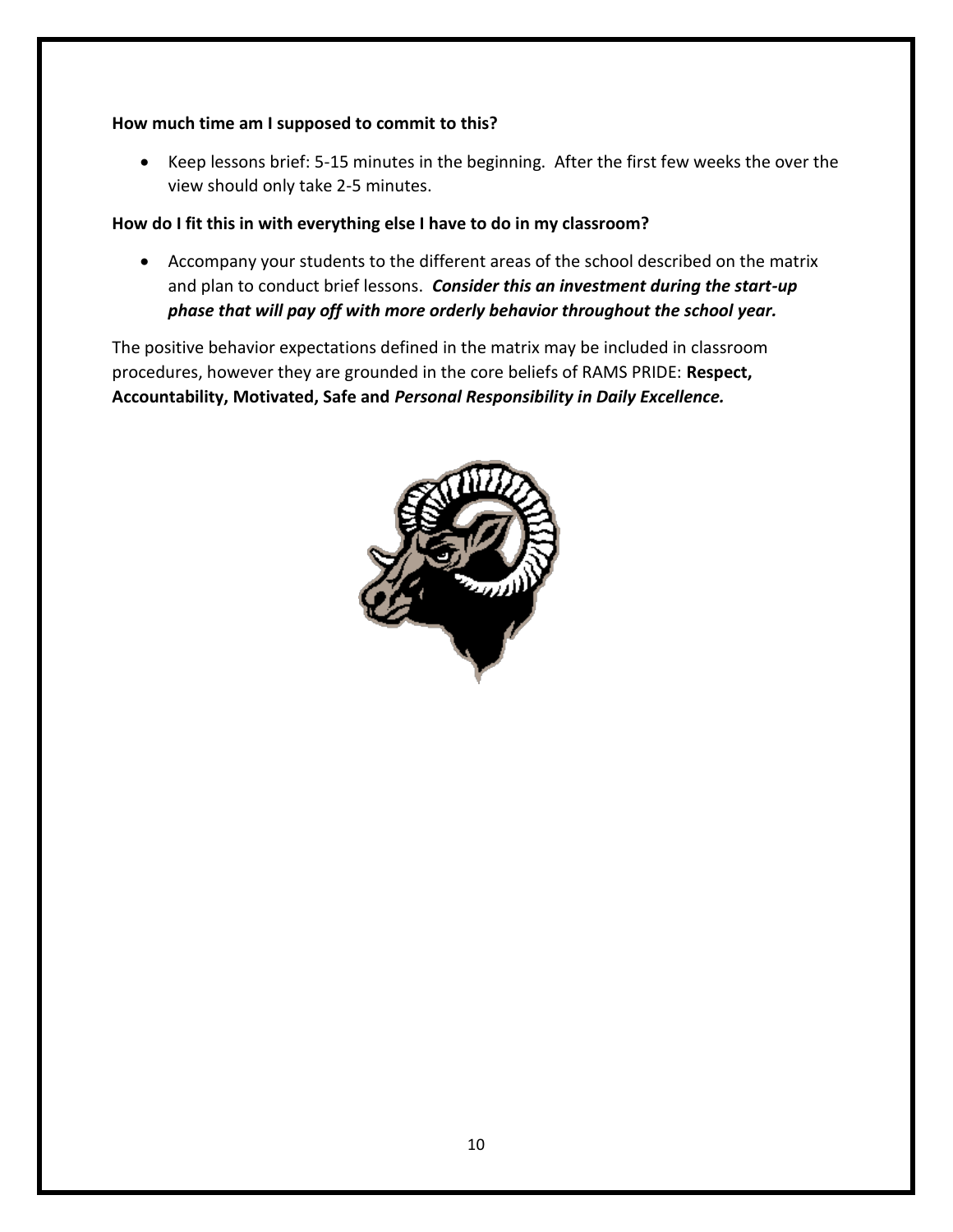| í |
|---|
| ï |
|   |
|   |
|   |
|   |
|   |
|   |
|   |
|   |
|   |
|   |
|   |
|   |
|   |
|   |
|   |
|   |
|   |
|   |
|   |
|   |
|   |
|   |
|   |
|   |

|             | Classroom                             | Hallway                                   | Cafeteria                          | Locker Rooms and                              | <b>Buses</b>                          | School Events and                     |
|-------------|---------------------------------------|-------------------------------------------|------------------------------------|-----------------------------------------------|---------------------------------------|---------------------------------------|
|             |                                       |                                           |                                    | <b>Bathrooms</b>                              |                                       | Assemblies                            |
|             | Follow teachers                       | Respect other                             | Respect other                      | Respect other people's                        | Follow bus drivers'                   | Respect other                         |
|             | expectations                          | people's property                         | people's property                  | property/privacy                              | expectations                          | people's property                     |
|             | Respect other                         | Be supportive                             | Be supportive                      | Be polite; use manners                        | Respect other                         | Be supportive                         |
|             | people's property<br>Be supportive    | Be polite; use<br>manners                 | Be polite; use<br>manners          | Keep the area clean                           | beople's property<br>Be supportive    | Be polite; use<br>manners             |
| Respectful  | Be polite; use                        | Use appropriate                           | Keep the area                      |                                               | Be polite; use                        | Keep the area                         |
|             | Be active<br>nanners                  | stairwells; take the<br>most direct route | Raise your hand to<br>clean        |                                               | Keep the area<br>nanners              | clean                                 |
|             | isteners                              |                                           | eave your seat                     |                                               | clean                                 |                                       |
|             | Interactions should<br>be appropriate | Interactions should<br>be appropriate     | Follow cafeteria<br>procedures     | Follow PE procedures<br>nteractions should be | Interactions should<br>be appropriate | Interactions should<br>be appropriate |
|             | Be on task                            | Do the right thing                        | nteractions should                 | appropriate                                   | Do the right thing                    | Do the right thing                    |
|             | ake ownership of                      | even when                                 | e appropriate                      | Do the right thing even                       | even when                             | even when                             |
| Accountable | academics<br>behaviors/               | nobody's watching<br>Have a signed        | Do the right thing<br>even when no | when no one's<br>watching                     | nobody's watching<br>Hold each other  | nobody's watching<br>Hold each other  |
|             | Do the right thing                    | agenda                                    | one's watching                     | Be mindful of time                            | accountable                           | accountable                           |
|             | even when nobody's                    | Hold each other                           | Hold each other                    | Hold each other                               |                                       |                                       |
|             | watching                              | accountable                               | accountable                        | accountable                                   |                                       |                                       |
|             | Hold each other<br>accountable        |                                           |                                    |                                               |                                       |                                       |
|             | Be ready to learn                     | Assist your peers                         | Assist your peers                  | earn from failures                            | Strive for                            | Strive for                            |
|             | Be willing to accept                  | Learn from failures                       | earn from failures                 | Be mindful of time                            | excellence                            | excellence                            |
| Motivated   | new ideas/change                      | Walk with purpose                         | Vlake healthy                      | Hold each other                               | Learn from failures                   | Learn from failures                   |
|             | Strive for excellence                 | to destinations                           | choices                            | accountable                                   | Hold each other                       | Encourage others                      |
|             | -earn from failures                   |                                           | Strive to earn<br>rewards          |                                               | Be mindful of time<br>accountable     |                                       |
|             | Choose your words                     | Walk down the                             | No sharing food                    | -ock up your items                            | Follow bus                            | Follow all                            |
|             | wisely                                | correct side of the                       | Vlake healthy                      | Report unsafe                                 | procedures                            | electronic device                     |
|             | Be mindful of your                    | vewller                                   | choices                            | pehaviors                                     | Follow safety                         | odicies                               |
|             | and others' physical                  | Use your own                              | Follow safety                      | Maintain good hygiene                         | procedures                            | Follow safety                         |
|             | space                                 | ocker at                                  | procedures                         | Follow safety                                 | Report unsafe                         | procedures                            |
| Safe        | Jse technology                        | appropriate times                         | Report unsafe                      | procedures                                    | incidences                            | Report unsafe                         |
|             | appropriately<br>safely and           | Follow safety<br>procedures               | ncidences                          | Report unsafe<br>ncidences                    |                                       | ncidences                             |
|             | Report unsafe                         | Report unsafe                             |                                    |                                               |                                       |                                       |
|             | ncidences                             | ncidences                                 |                                    |                                               |                                       |                                       |
|             | Follow safety                         |                                           |                                    |                                               |                                       |                                       |
|             | procedures                            |                                           |                                    |                                               |                                       |                                       |
|             |                                       |                                           | RAMS PRIDE EXPECTATIONS            |                                               |                                       |                                       |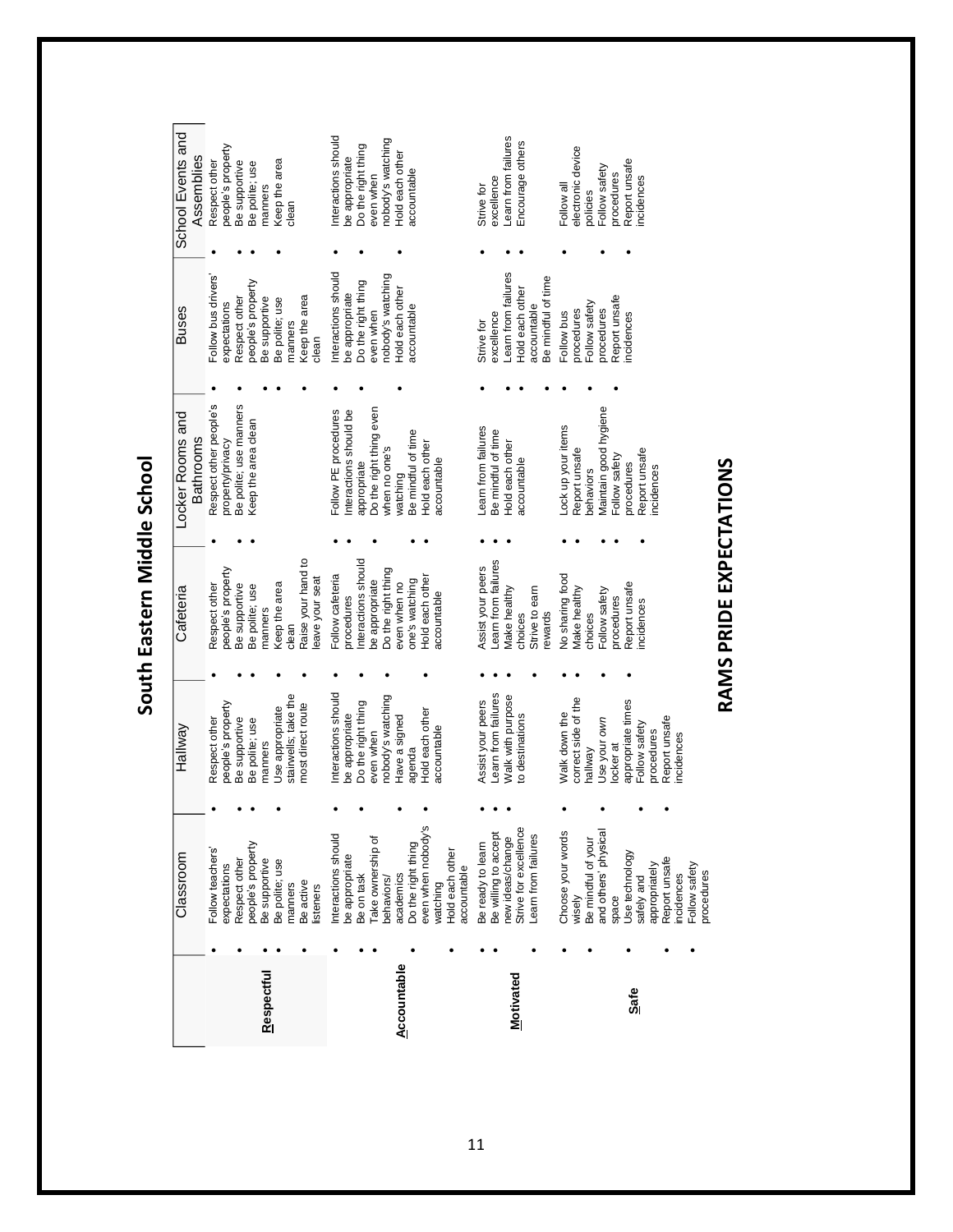#### **Positive Teacher Recognition**

#### **How often should I give positive attention?**

**4:1** (At minimum you should give 4 positives to 1 correction.

The PBIS research states that students will responded best with the given ratio of 4 positive interactions to 1 negative interaction. Work on building those positive relationships with students early, before you have behavioral issues to deal with in your classes. Get rid of the "Don't smile until Christmas!" mentality. After developing a positive rapport with your class and individuals dealing with negative behaviors will be easier and you will see better results and responses from students.

#### **Appropriate Recognition**

#### **Best Practices for Recognition**

- Authentic: Genuine, efficient, and effective- Positively stated in a sincere tone or voice
- Specific: Be explicit when describing the student's positive behavior. Do NOT use sarcasm or words like "but"
- Immediate: Timely feedback is important; right after the positive behavior occurred.
- Individualized: Respect student's preferences for public vs. private recognition. Be culturally and developmentally sensitive.
- Varied: Celebrate different contexts: Effort, progress, achievement, and choices/ vary words used to avoid monotony/ include individual, group, and whole class acknowledgement.
	- Station Rotation: students can receive recognition for their behaviors in the direct, collaborative, and independent stations.
	- Technology**:** Students need verbal recognition frequently however receiving recognition via technology is also appropriate.
		- **Parent Involvement:** Students that are consistently doing what they should need to be recognized and their parents/guardians must also be informed. This helps to soften the blow when and if communication about negative behaviors must be made.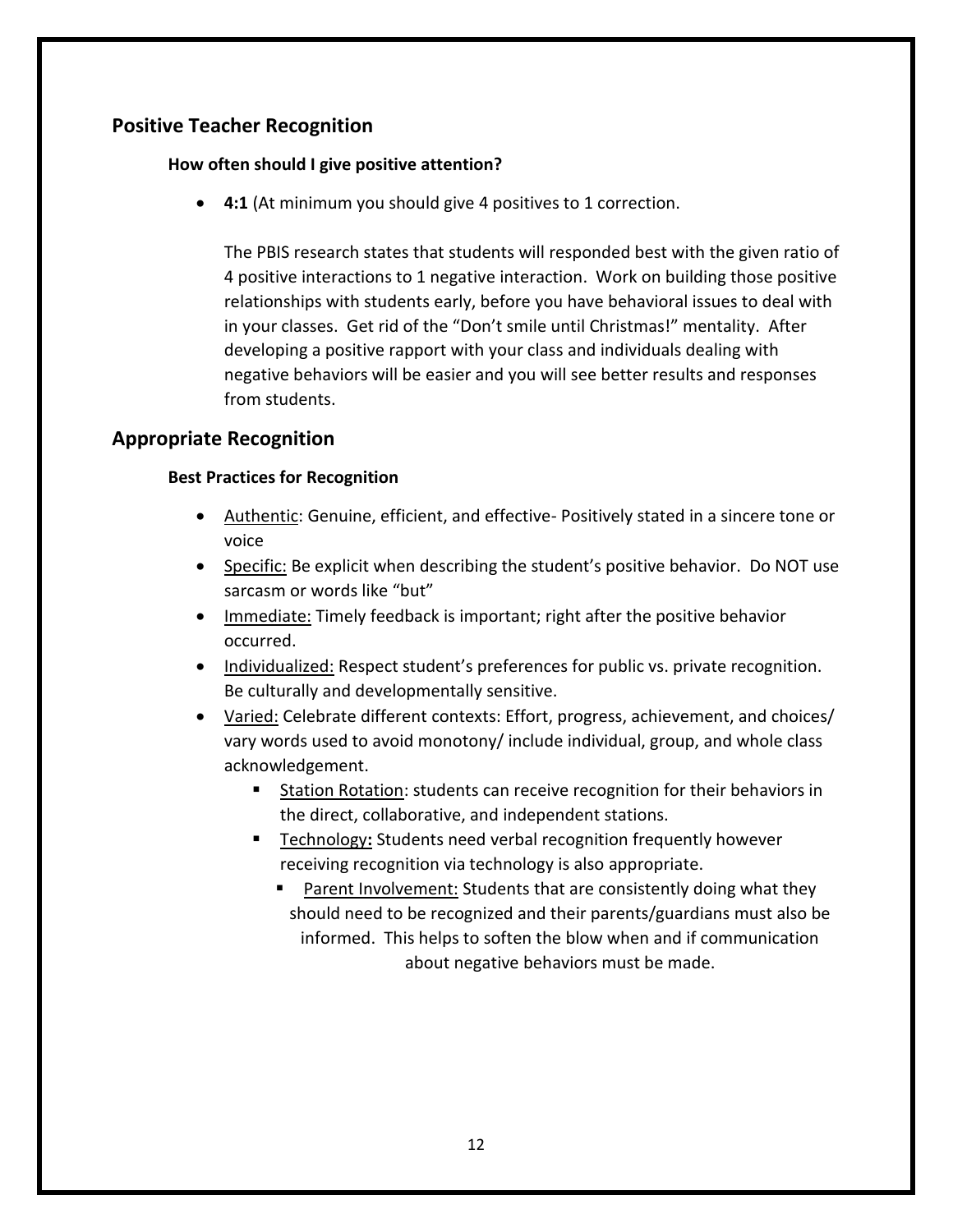#### **100 Ways to Praise a Child**

That's incredible! How extraordinary! Far out! Outstanding Performance! I can't get over it! Great! Amazing effort! Unbelievable work! Wonderful! Marvelous! Phenomenal! You've got it! Superb! Cool! Excellent! You're special! Your work is out of sight! Your project is first-rate! You've outdone yourself! Way to go! Thumbs up! You're a good friend! You came through! Terrific! You tried hard! Your help counts! You made it happen!

It couldn't be better! Fantastic work! You're a real trooper! Fabulous! Bravo! Exceptional! You're unique! Awesome! Breathtaking! The time you put in really shows! You're a great example for others! Keep up the good work! I knew you had it in you! Dynamite! It's everything I hoped for! You should be proud of yourself! What an imagination!

You made the difference! Well done! You're sensational! Very good! A+ work! Super job! Good for you! Take a bow! You figured it out! Great answer! You're doing a lot better! Thanks for being honest! How artistic! Hooray for you! You're a joy! How thoughtful of you! You're amazing! You're getting there! What a great idea! You deserve a hug! Thanks for trying! You're getting better! You're a big help! You're tops! You've made progress! You're neat! You've got what it takes! You're #1! You're a shining star! You can be trusted! Wow! Remarkable! Beautiful! I am proud of you! Very impressive! You're sharp! You're a winner! Hot dog! Spectacular work! You're so kind! You've really grown-up! What a great listener! Thanks for helping Great discovery! You've earned my respect! Thanks for caring! You're a-okay! You're a great kid! How original! You're a champ! You're a pleasure to know! Very brave! What a genius! You're very talented! You're the greatest! You're super!

> **POSITIVE teacher attention should be GIVEN at a rate of 4:1 (4 positives to 1 correction)**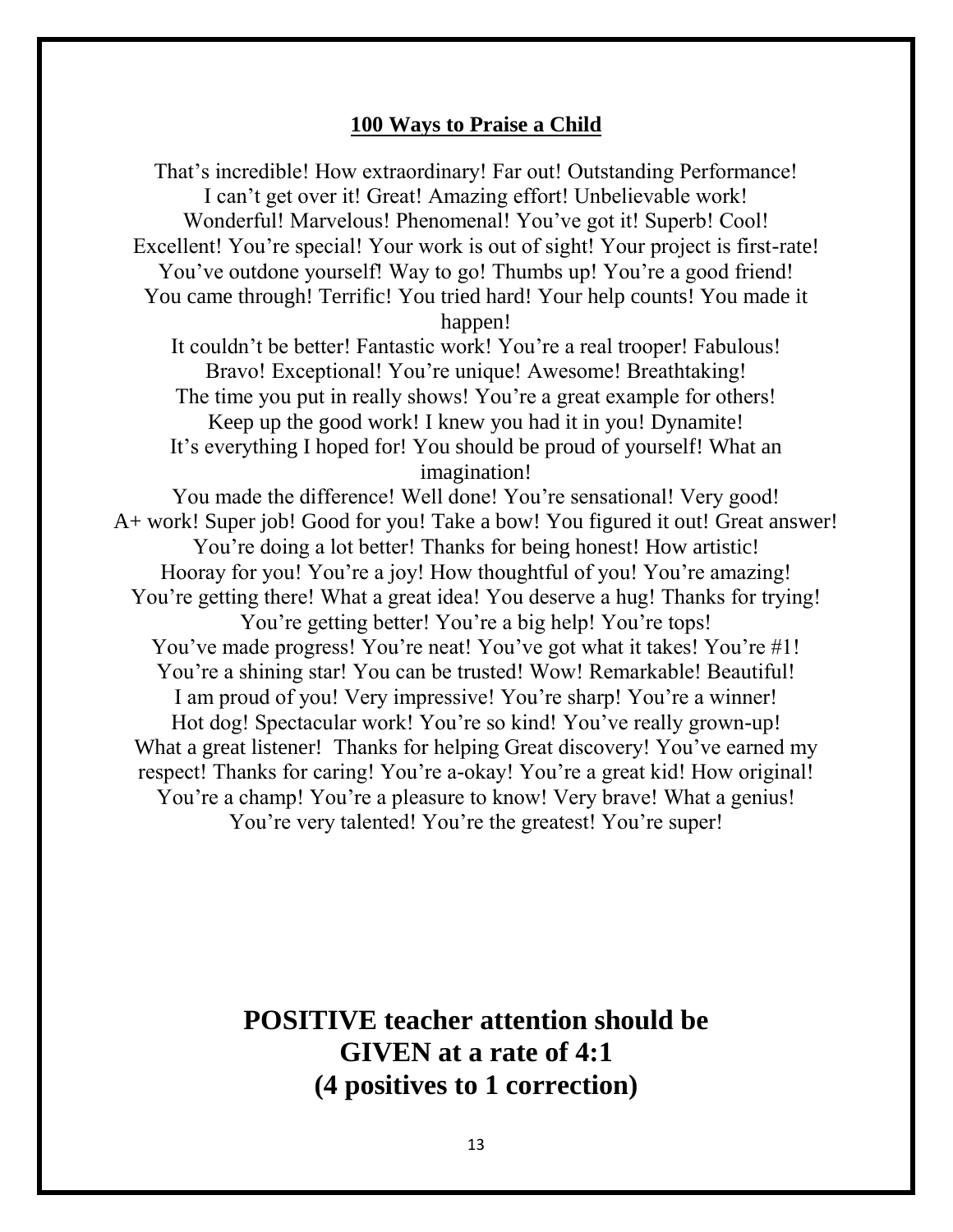## **Top** 17**Classroom Management Strategies that Should Be Emphasized in EVERY Classroom**

| <b>Strategy</b>                                                                  | <b>Description</b>                                                                                                                                           |
|----------------------------------------------------------------------------------|--------------------------------------------------------------------------------------------------------------------------------------------------------------|
| Increase ratio of positive to negative teacher to<br>student interactions        | At least 4 to 1<br>$\bullet$<br>Positive interaction every 5 minutes<br>Follow correction for rule violation with<br>positive re-enforcer for rule following |
| Actively Supervise at all times                                                  | Move continuously<br>$\bullet$<br>Scan continuously & overtly<br>Interact frequently & positively<br>Positively reinforce rule following<br>behaviors        |
| Positively interact with most students during<br>lesson                          | Physical, verbal, visual contact<br>$\bullet$<br>Group v. individual<br>Instructional & social                                                               |
| Manage minor (low intensity/frequency)<br>problem behaviors positively & quickly | Signal occurrence<br>State correct response<br>Ask student to restate/show<br>Disengage quickly & early                                                      |
| Follow school procedures for chronic problem<br>behaviors                        | Be consistent & business-like<br>Pre-Correct for next occurrence                                                                                             |
| Conduct smooth & efficient transitions between<br>activities                     | Taught routine<br>$\bullet$<br>Engage students immediately<br>$\bullet$                                                                                      |
| Be prepared for activity                                                         | Prepare filler activities<br>Know desired outcome<br>Have materials<br>Practice presentation fluency                                                         |
| Begin with clear explanations of<br>outcomes/objective                           | Advance organizer<br>Point of reference                                                                                                                      |
| Allocate most time to instruction                                                | Fill day with instructional activities<br>Maximize teacher led engagement                                                                                    |
| Engage students in active responding                                             | Write<br>Verbalize<br>Participate                                                                                                                            |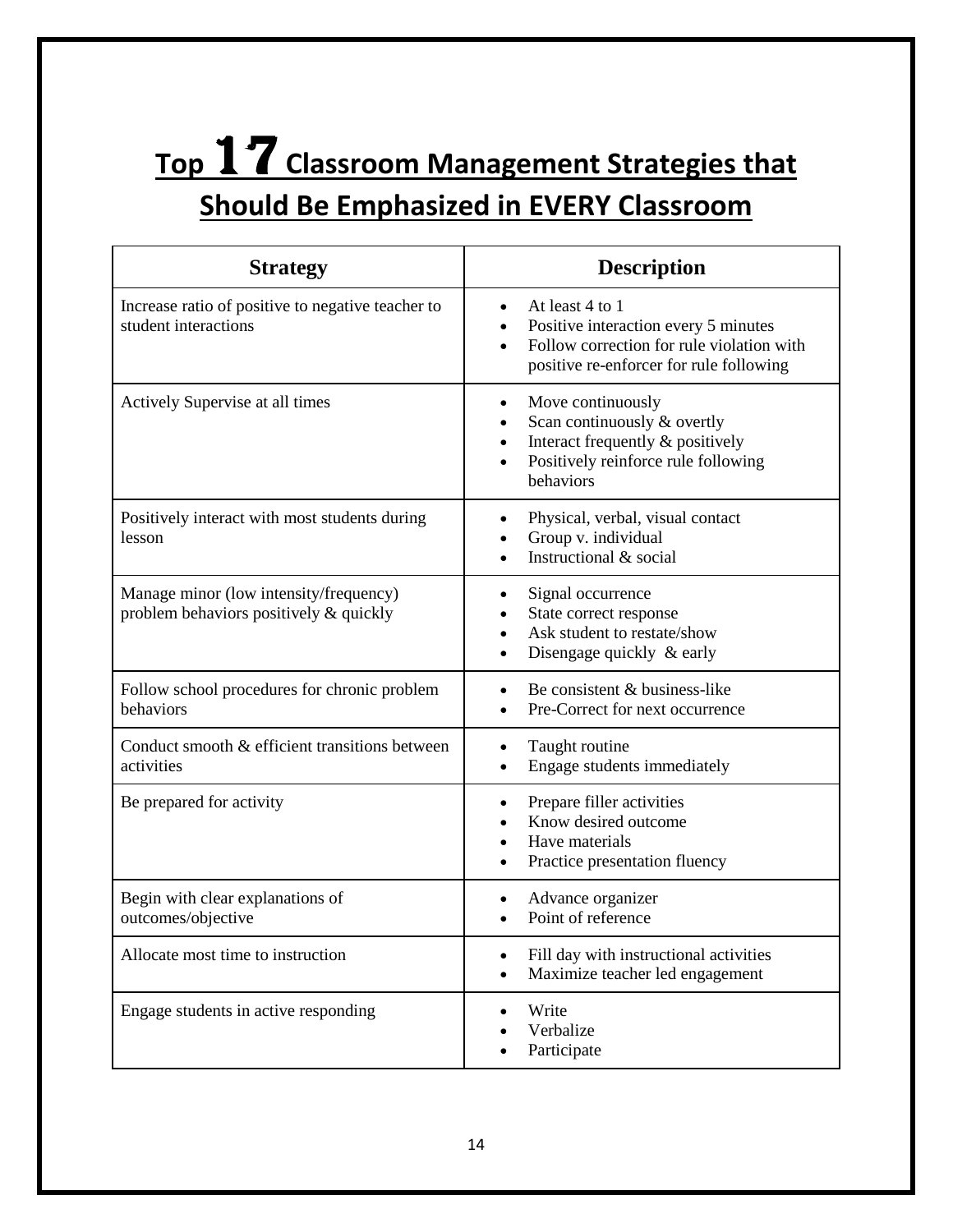| Give each student multiple ways to actively<br>respond     | Individual v. choral responses<br>Written v. gestures<br>Peer-based |
|------------------------------------------------------------|---------------------------------------------------------------------|
| Regularly check for student understanding                  | Questions<br>Affirmative gestures<br>Written action                 |
| End Activity with specific feedback                        | Academic v. social<br>Individual v. group                           |
| Provide specific information about what<br>happens next    | Homework<br>New activity<br>Next meeting                            |
| Know how many students met the<br>objective/outcomes       | Oral<br>Written<br>Sample                                           |
| Provide extra time/assistance for unsuccessful<br>students | More practice<br>More instruction                                   |
| Plan for next time activity conducted                      | Firm up outcome<br>New outcome<br>Test                              |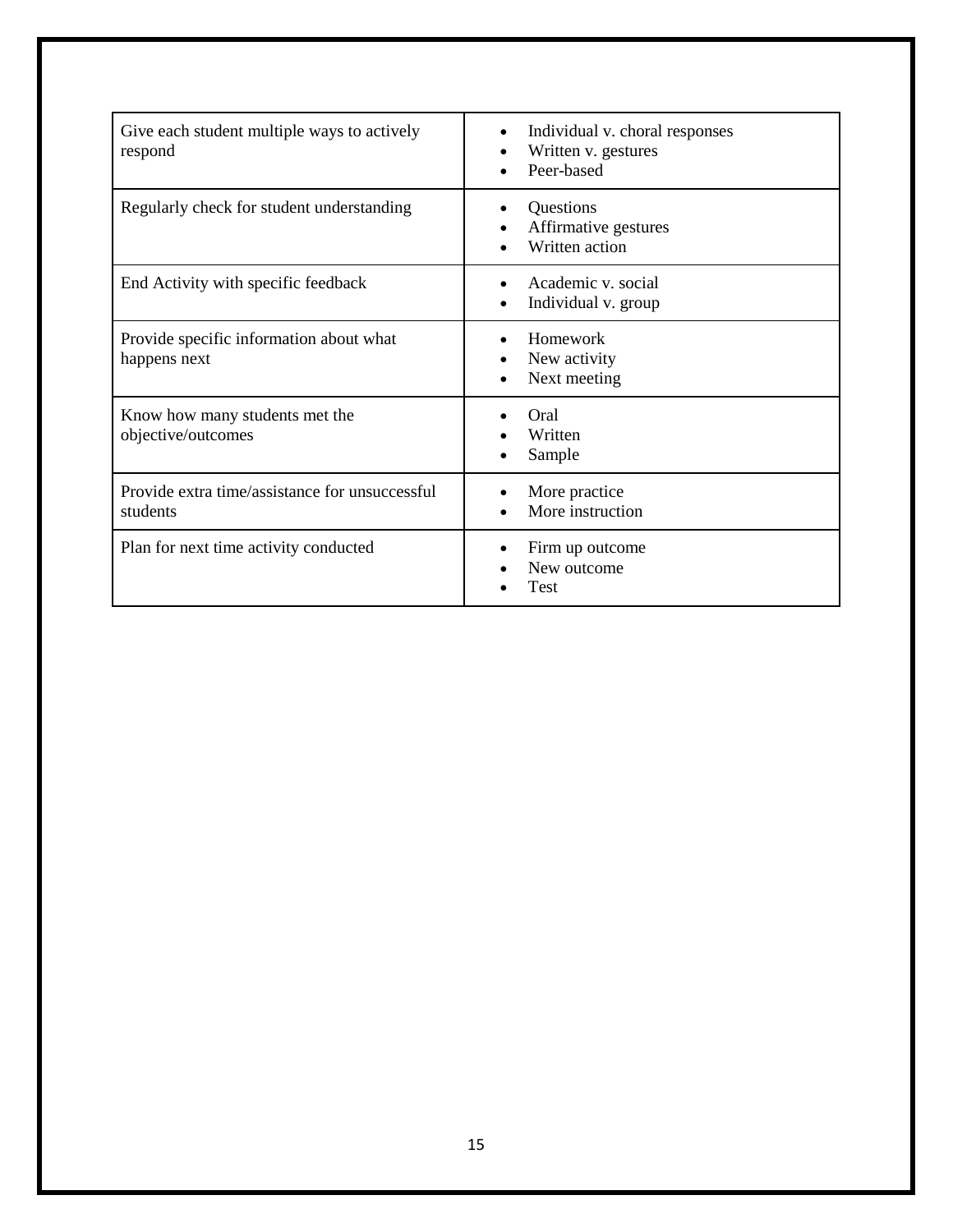#### **How to Set a Positive Tone and Increase Direction Following:**

- 1. Establish positive relationships with students early in the year (4 positives: 1 corrective).
- 2. Use clear directives- not questions. (Please, go back to your seat v. Will you return to your seat?)
- 3. Use proximity (move close) respect privacy.
- 4. Get down on the student's level; it's less threatening
- 5. Establish eye contact.
- 6. Give student time to respond. Each student is different and needs different amounts of think time.
- 7. Use positive directives more than negative. (Be safe and walk in the hallway v. Don't run in the hallway!)
- 8. Follow through with student expectations after the first request.
- 9. Be consistent.
- 10.Use a positive tone. Avoid yelling, arguing, and sarcasm.
- 11.Acknowledge compliance.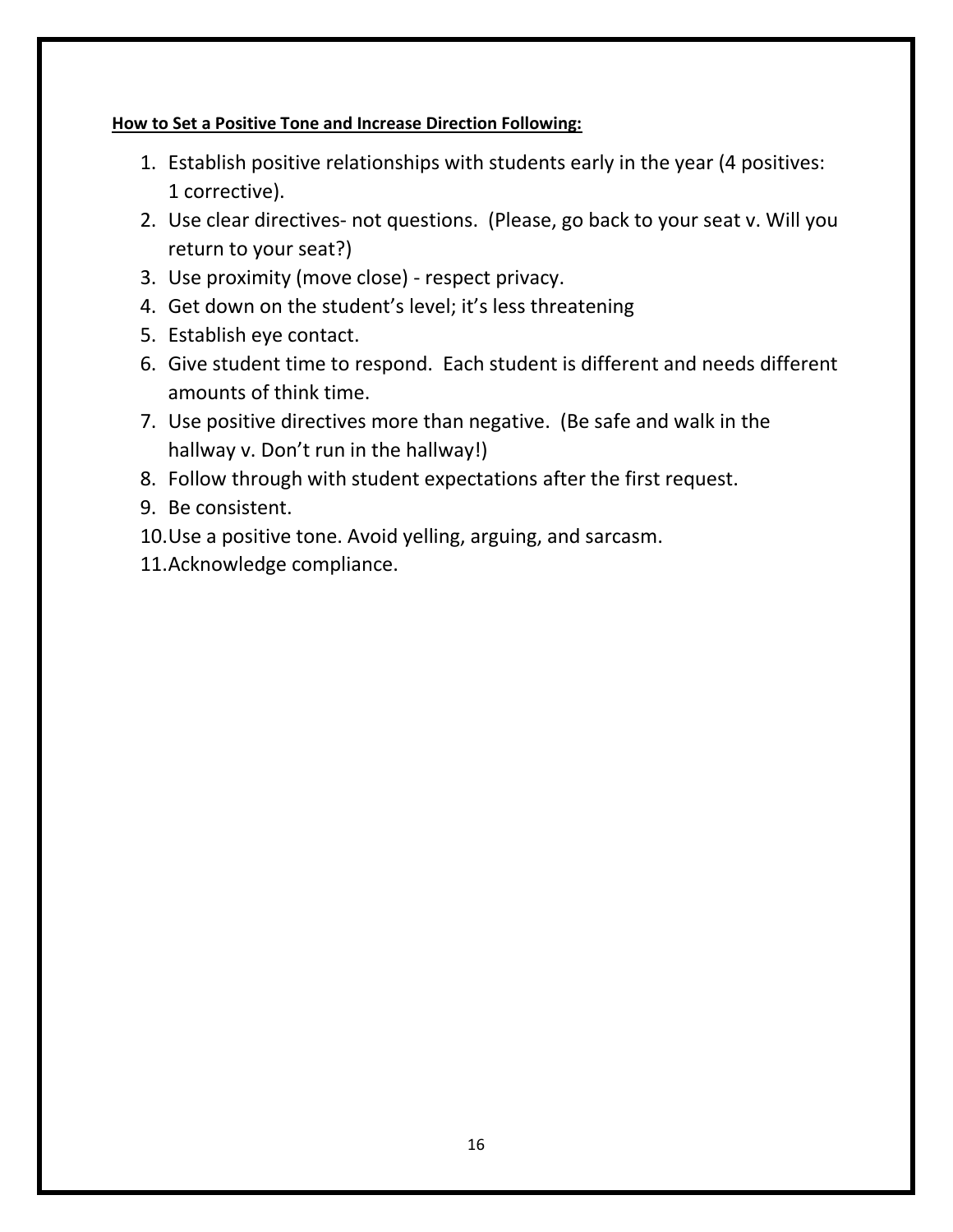#### **Guidelines for Implementing PBIS Tickets**

- 1. During the 2017-18 school year **each teacher will be required to give a minimum of 5, but no more than 20 RAMS tickets per week.**
	- Tickets should be given *expected behaviors*.
		- A student does not have to cure a disease or save the planet in order to receive a ticket.
		- Meeting the expectations of RAMS PRIDE
	- Tickets can be given for going above and beyond the expectation.
	- Tickets will be provided to you via your staff mailbox in the office.
- 2. When a ticket is given the teacher must showcase the behavior and make a big deal about the expected behavior.
	- Example- Teacher observes a student using his Chromebook appropriately. The teacher states loud enough for class to hear, "Excuse me class. Todd has been using his Chromebook appropriately. This a behavior we expect of all students. It is part of our RAMS Pride Matrix in the area of being safe. Thank you Todd."
- 3. Staff will write the student's name and their name in INK on the RAMS Ticket
- 4. Be sure to circle either the R, A, M, or S to denote why the student received the ticket.
	- This helps with data collection.
- 5. All tickets will be the same color. We will not be using the different tickets for different rewards.
- 6. Students will bring tickets to the main office. Tickets will be stored there and used for random drawings throughout the year.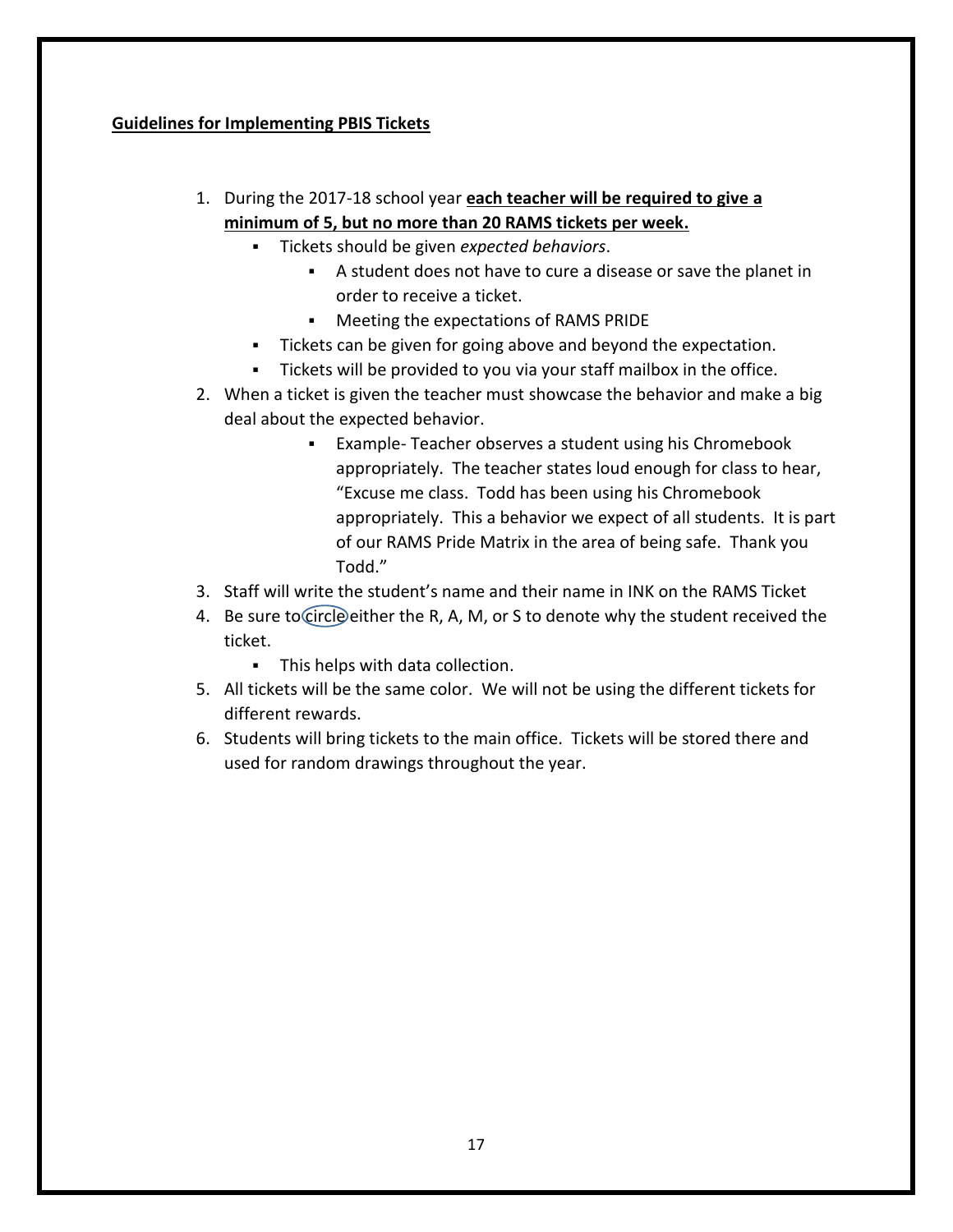#### **Whole School PBIS Recognition Activities**

The purpose of the PBIS Recognition activities will be showcase the positive behaviors of our students and staff. By recognizing students and staff who have met positive behavioral expectations, we hope to grow a positive culture and decrease negative behaviors. Throughout the year both students and staff will develop and implement various activities to recognize positive behaviors. This year's student PBIS club will be meeting afterschool to plan events and provide feedback.

During the year we will continue to draw names for students to win various prizes. We will continue to select five random students on Fridays. The committee would also like to incorporate several random prizes throughout the year. These prizes will require student to come to the office to receive their prize, or staff members will come to the classroom to award the prize. Prizes can include but are not limited to: Sit where you want lunch passes, gift cards, Bistro gift checks, etc.

At the end of each marking period a PBIS assembly will be held. These assemblies will be used to create positive culture and recognize the accomplishments of students and staff. The student and staff PBIS committees will organize these events. Prizes, games, recognition and high energy can be expected. Depending on the type of activities these assemblies will be held in various locations in and around the school.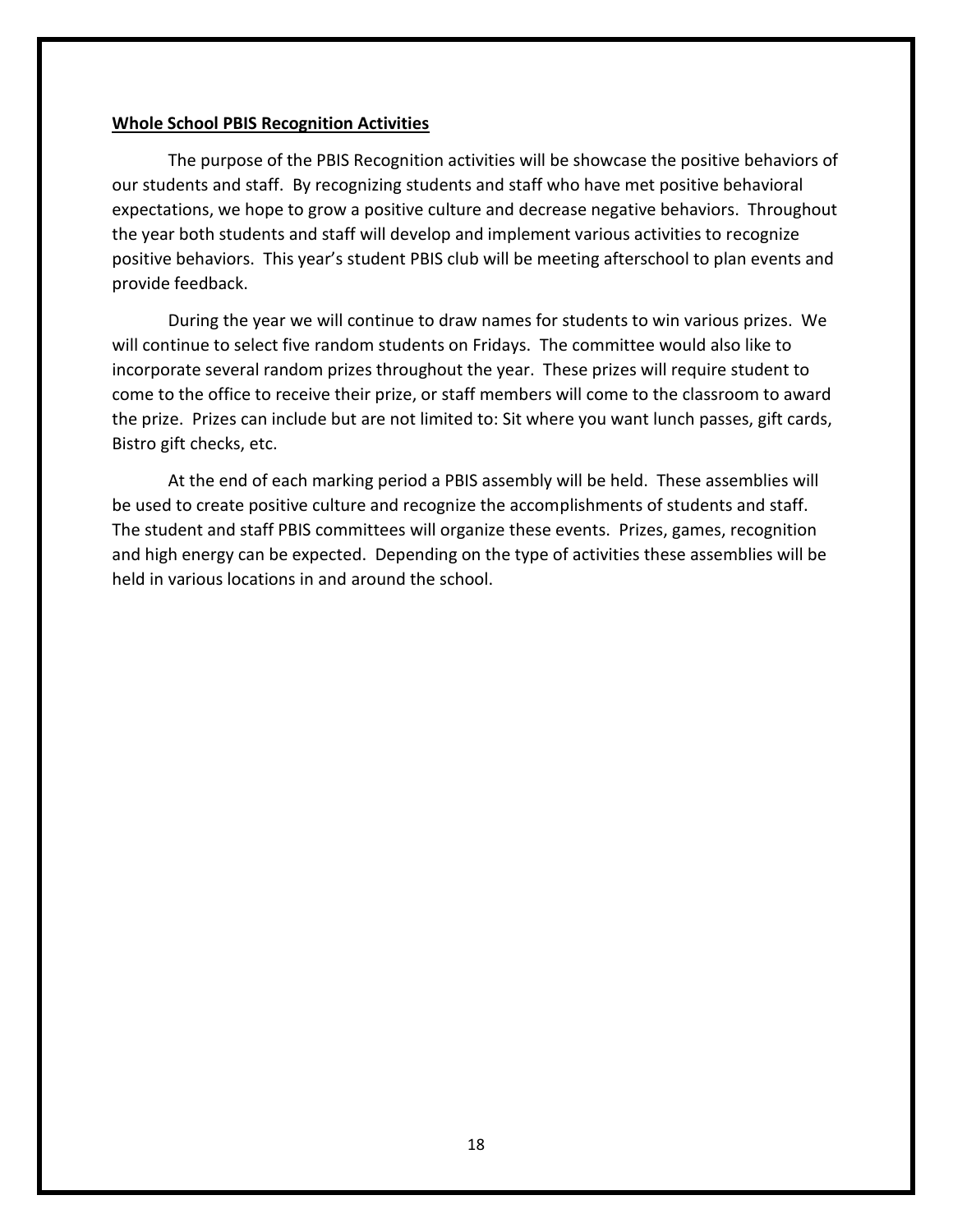#### **SEMS Behavior Response Flowchart**

Unprepared



#### **Classroom Managed Classroom Managed** • Cheating/plagiarism **•** Disruption • Dress Code violation • Failure to comply with simple requests Food/Drink outside designated areas • Gum **•** Hallway violation • Horseplay • Inappropriate Comments • Littering Low level of disrespect • Profanity/Inappropriate language Public Displays of Affection • Put downs Refusing to Work Throwing objects of any kind • 10 points Repeated violations of minor infractions **AFTER** parent contact has been made. Assault Bullying Direct defiant behavior/High level of disrespect • Fighting Harassment: Physical or sexual Possession of weapons or prohibited objects Profanity directed at another person Racial/Gender/Sexual Slurs • Substance Violations • Theft • Threats to any person Vandalism

 Level III or IV violations in the district "Code of Conduct"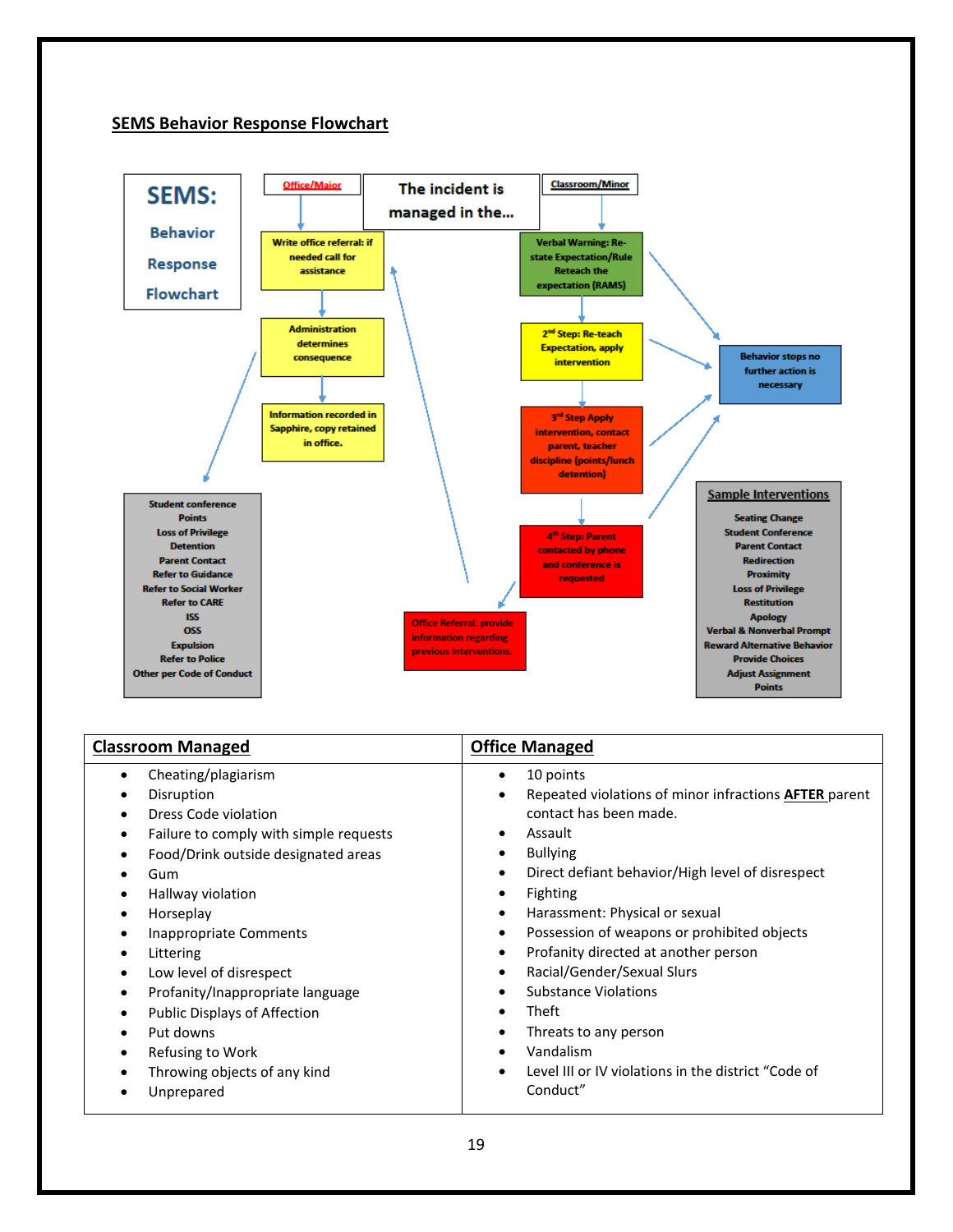#### **Classroom/Teacher Intervention Examples:**

| <b>Consequences</b>                      | <b>Description</b>                                         |
|------------------------------------------|------------------------------------------------------------|
| <b>Conference with Student</b>           | Private time with the student to discuss behavior          |
|                                          | interventions and solutions. This can include direct       |
|                                          | instruction in expected or desirable behaviors.            |
| <b>Conference with Parent/Guardian</b>   | Teacher communicates with student's                        |
|                                          | parent/guardian by phone, email, written notes or          |
|                                          | person to person about the problem and potential           |
|                                          | solutions.                                                 |
| <b>In-Class Time Out/Detention</b>       | This is a predetermine consequence for breaking a          |
|                                          | classroom rule. Short in duration (five minutes or         |
|                                          | less)- usually separated from the group, but remains in    |
|                                          | the classroom- brief withdrawal of attention and re-       |
|                                          | enforcers a time for the student to reflect on his/her     |
|                                          | actions- use a timer or some other way of showing          |
|                                          | end of time out period. Student simply rejoins group       |
|                                          | after time out is over. Student must comply with rules     |
|                                          | of timeout procedure. Time out procedure must be           |
|                                          | taught to students before implementing.                    |
| Apology/Restitution                      | Student makes amends for his/her negative actions.         |
|                                          | Takes responsibility to correct the problem created by     |
|                                          | the behavior. Verbal or written declaration of             |
|                                          | remorse. Inclusive of positive affirmation to peer or      |
|                                          | person harmed by student's actions.                        |
| <b>Corrective Assignment Restitution</b> | Completion of task that compensates for the negative       |
|                                          | action- also triggers a desire to not revisit the negative |
|                                          | behavior, e.g., clean-up, written assignment, do           |
|                                          | something for the other person, etc.                       |
| <b>Home/School Plan</b>                  | Parent/guardian and teacher agree on a consistent          |
|                                          | approach with the student. The plan should be              |
|                                          | consistent with PBIS practices, emphasizing teaching       |
|                                          | and rewarding appropriate behaviors. The                   |
|                                          | home/school plan should be explained to the students       |
|                                          | by the parent/guardian and teacher, as appropriate.        |
| <b>Written Contract</b>                  | Student, teacher, and possibly parent/guardian             |
|                                          | formulate a document expressing the student's              |
|                                          | intention to remediate or stop further occurrences of      |
|                                          | the problem behavior. Written contract should be           |
|                                          | positive in tone; it should include incentives but may     |
|                                          | also include consequences for misbehavior.                 |
|                                          | Parent/guardian must be informed of the plan prior         |
|                                          | to its implementation with the student.                    |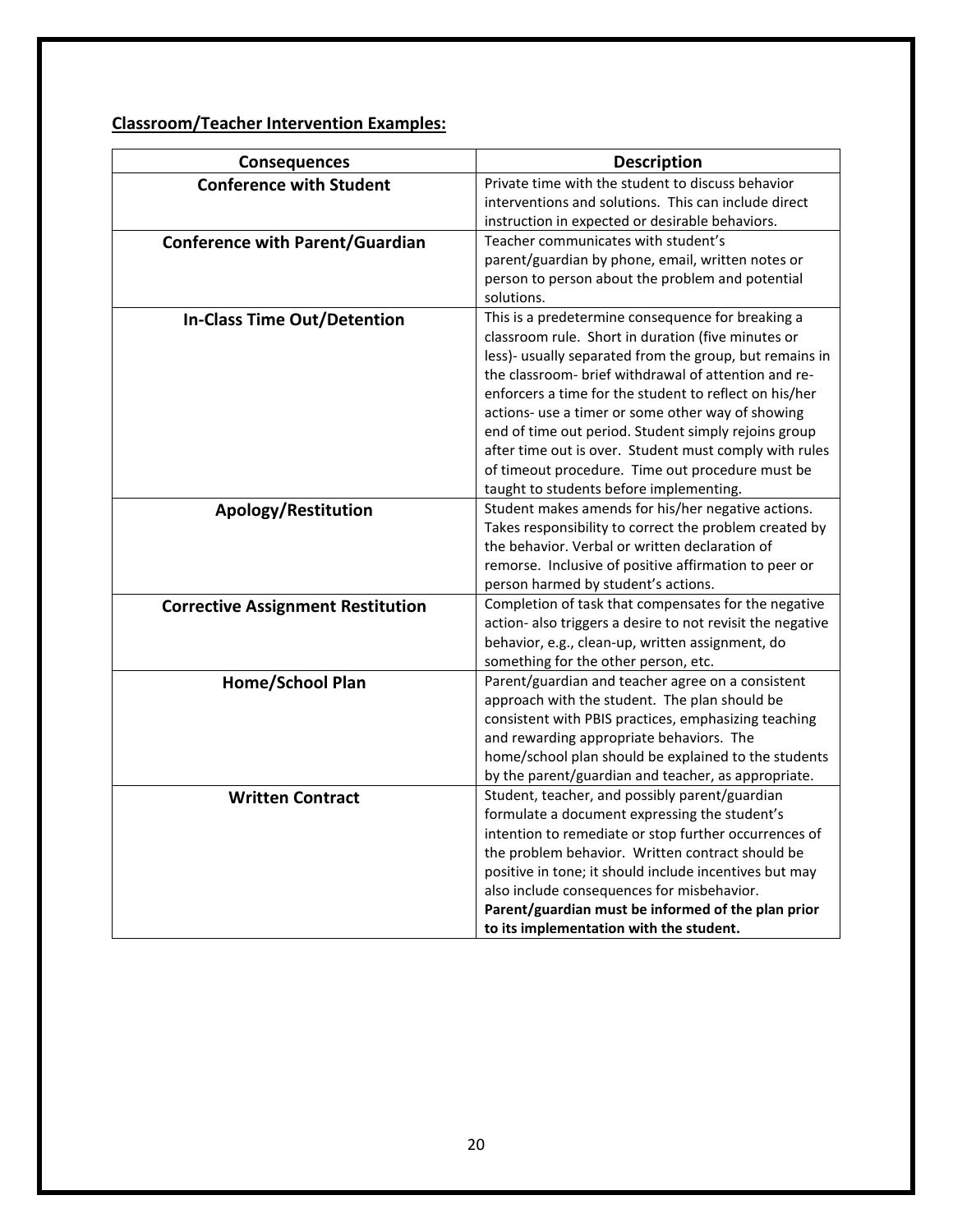#### **Making Positive Parent Contact and Communication**

Education is a partnership and learning happens best when through relationships. Positive parent communication is key to quality education and to reducing problematic behaviors in the classroom. Many times when a student knows communication is occurring between adults at school and adults at home they are more likely to exhibit positive school behaviors. The list below provides tips for making effective parent contact.

#### **Tips for Parent Communication**

- 1. Be Positive.- When communicating have a positive attitude before, during and after communication. If you are dreading the call, it comes across to the parent. During the call, work to find the best outcome and always be optimistic that negative student behaviors can change. Determine the best plan to help the student continue in a positive way when the call is over.
- 2. Communicate the Out of the Ordinary.- Regardless of positive or negative when a student does something atypical a parent or guardian wants to know. This communication helps to keep parents in the loop and can open dialogue between the parent and teacher.
- 3. Get There First.- People have a tendency to believe the first story they hear and judge all other information against it. Whenever possible make parent contact before the student gets home.
- 4. ALWAYS Leave a Message.- When a parent sees the school has called and there is no message it can cause a panic. Even if the message you have is positive a parent's anxiety may cause stronger emotions once they connect with you.
- 5. No "Negative Sandwiches"- The "negative sandwich", positive-negative-positive communication, is not effective. This strategy leaves most parents feeling everything is fine. Rethink your conversation and move to **positive-negative-plan** communication. Ending with action steps for students, parents and teachers provides the opportunity to move to positive outcomes.
- 6. Avoid the "Email Crutch"- Email can be a quick and easy form of communication, however it can also be used to avoid tough conversations. If the communication requires back and forth dialogue call the parent or have them meet with you face to face. This may save time rather than back and forth emails.
- 7. Watch Your Words- Education has its own jargon. Explain terms and processes as needed. Also be aware of cultural differences. Not all families and relationship are traditional. Use open-ended questions and do not assume.
- 8. Be Specific- Avoid using general terms such as always, never, all, etc. Stick with the facts that communicate your message.
- 9. Connect Parents to Resources- Parents may not be aware of all that is available to them or to their child. Help parents reach out for additional help. You may even need to be the one to "break the ice" for them.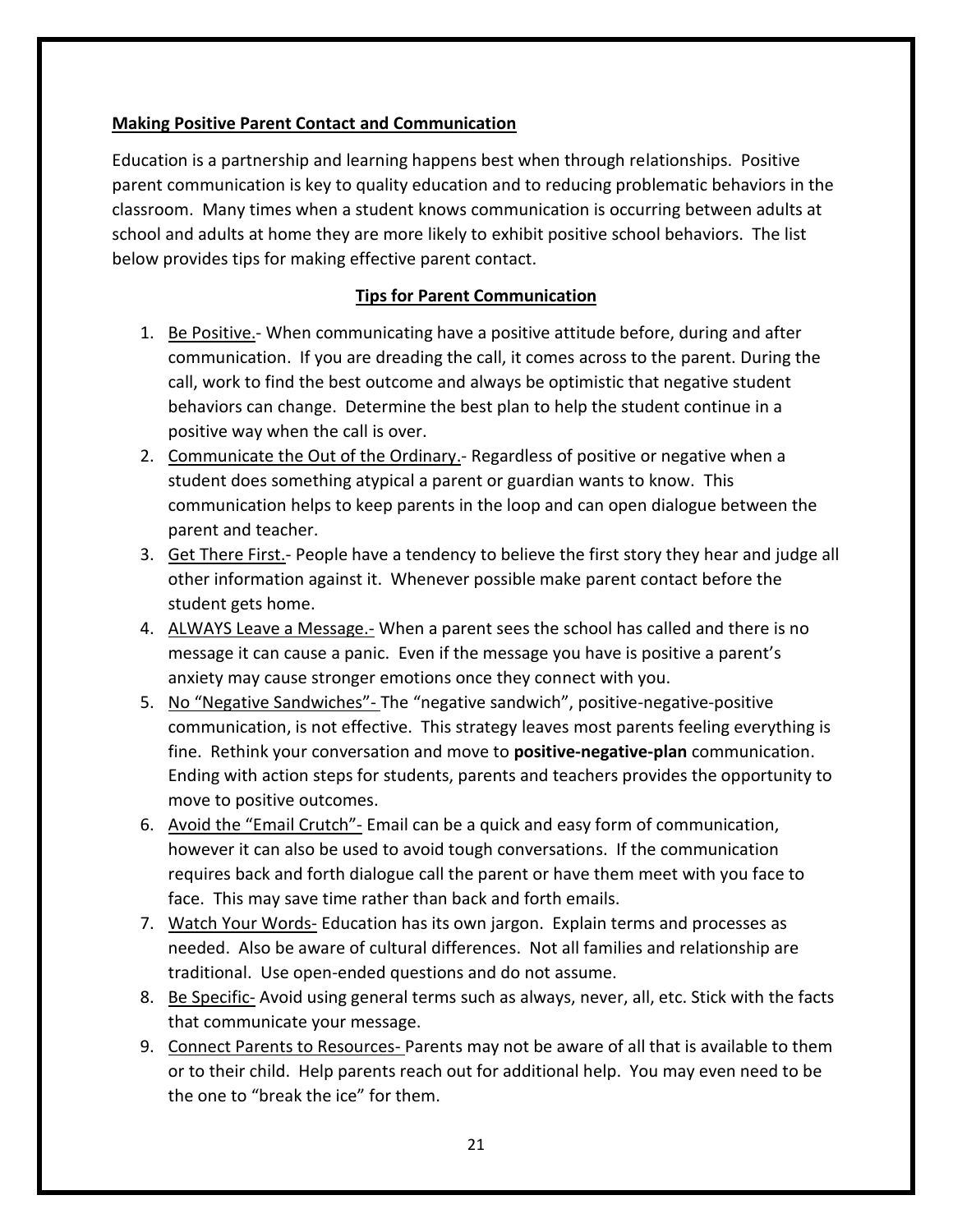- 10. Listen to Parents- Really listen. They know a whole lot about their kid.
- 11. The Written Word is Forever- Know that emails can be saved, printed and at time can be used against you.

#### **Team Discipline Data**

To effectively change negative student behaviors targeted interventions must occur. General interventions can only be so effective. When specific data is collected on student behavior targeted interventions can be used to handle these issues. For example:

| <b>General Understanding of Behavior</b> | <b>Specific Understanding of Behavior</b>    |
|------------------------------------------|----------------------------------------------|
| Students engage in misbehavior in the    | Male students are engaged in rough           |
| hallway.                                 | horseplay, pushing and shoving, after lunch. |
|                                          | This typically occurs on Thursday and Friday |
|                                          | after students have come in from walking     |
|                                          | outside.                                     |

In an effort to collect specific data to drive behavioral interventions teams will be required to maintain an up to date spreadsheet on student behaviors. This can be completed during team time. The benefit of collecting this data will be to target student behaviors, guide classroom interventions, give evidence for parent communication, communicate behaviors to administration and in the event of a lost or damaged agenda points can be reissued.

Each team will maintain a Google sheet with the below information. A document will be sent to team leaders to make a copy and then share. This information should be shared with team members, specials teachers, school counselors and administration. Be aware that this is a written record of student behavior and can be considered part of a student's record. Keep the notation concise and without opinion or subjectivity.

| <b>Date</b> | <b>Student Name</b> | Gender | <b>Student Action</b> | Location | Consequence | <b>Staff</b><br><b>Member</b> |
|-------------|---------------------|--------|-----------------------|----------|-------------|-------------------------------|
|             |                     |        | Disrespect to         |          |             |                               |
| 9/17/17     | Mulder, Todd        | М      | Peers                 | Hallway  | 2 pts       | Mulder                        |

Data analysis of student behavior can occur as the school year progresses. Use of pivot tables and other graphing applications can be used to determine the greatest needs. As a team data can be discussed and a plan of action should occur. Interventions for specific behaviors should be implemented and also communicated. For example: A team notices several incidences of inappropriate language during classroom transitions. It is determined that despite individual interventions a class meeting is required to reteach the expectations and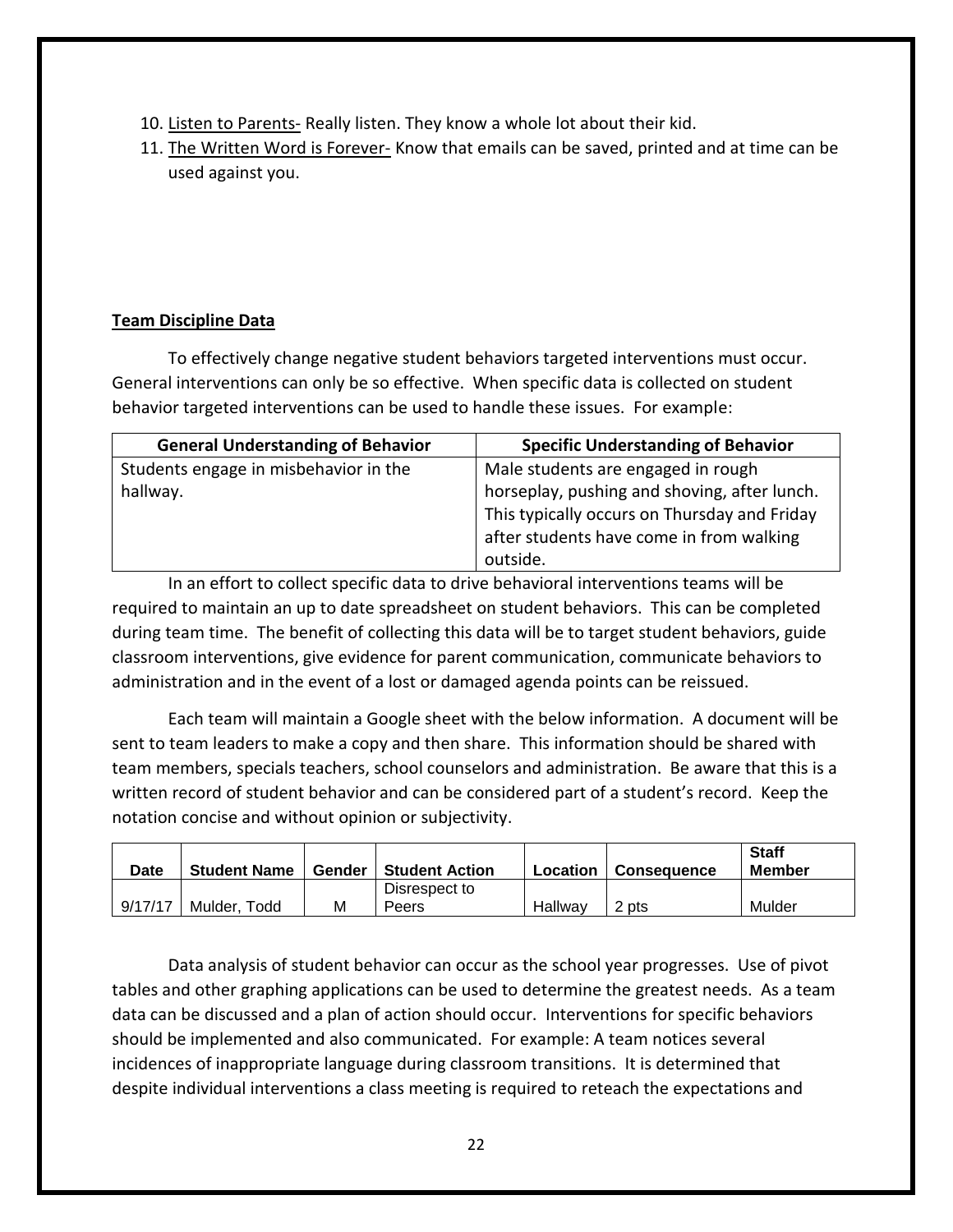reinforce the consequences for this behavior. It is also determined that teachers communicate with the parents of the students who struggle the most with transitions and use of inappropriate language.

This data can also be used by the PBIS and MTSS teams. As patterns of behavior occur whole school interventions and targeted interventions can occur.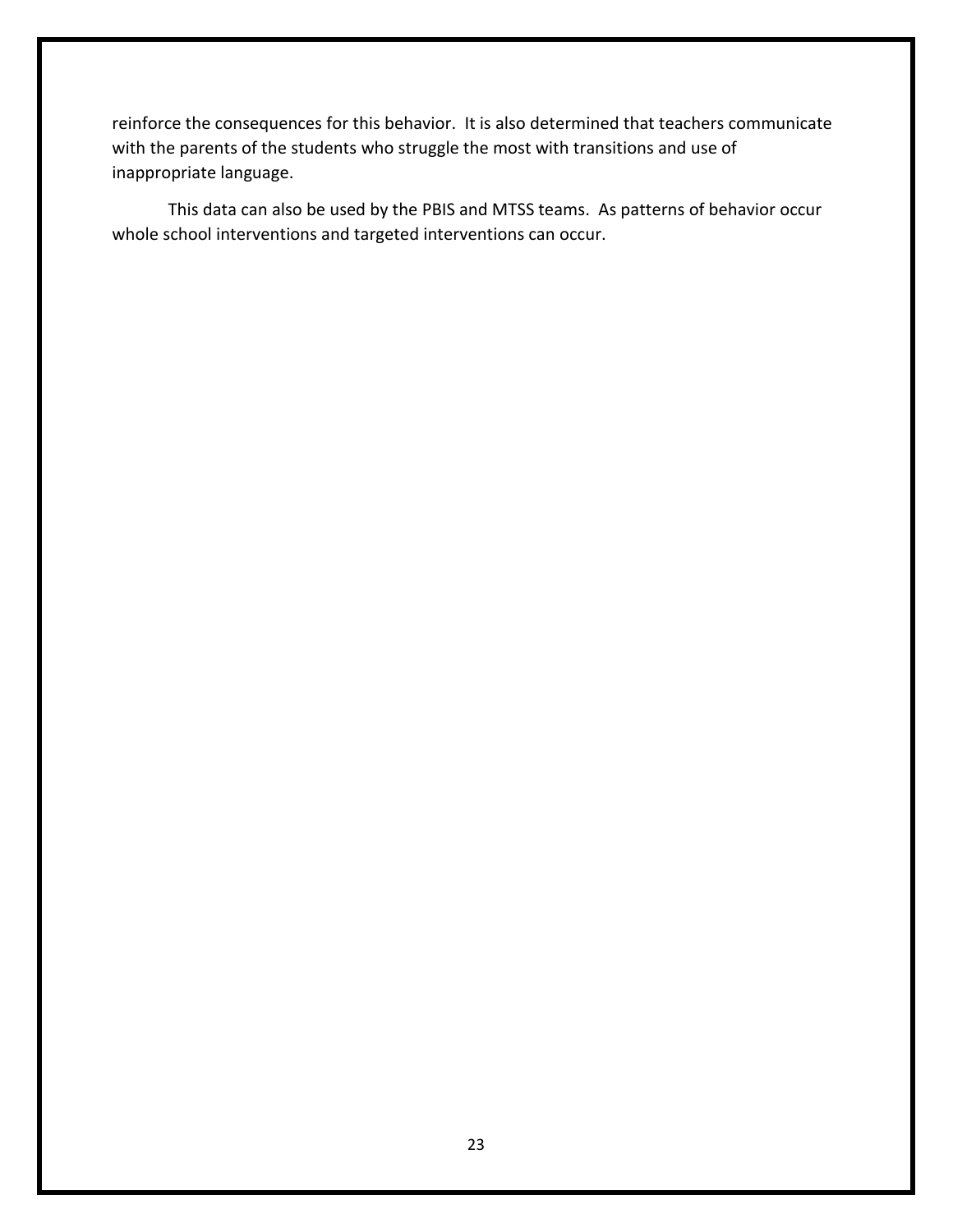#### **Detention and In-School Suspension Expectations:**

#### Student Expectations:

- Respect
	- o Comply with adult requests
	- o Remain quiet at all times
- Accountable
	- o Own your consequences
	- o Report when assigned
	- o Learn from mistakes
	- o Do your time
- Motivated
	- o Find positive ways to change
	- o Make good use of your time
	- o Complete given assignments by monitor and teachers
- Safe
	- o Choose your words wisely
	- o Be mindful of your and others' physical space
	- o Use technology safely and appropriately
	- o Report unsafe incidences
	- o Follow safety procedures

#### Teacher Expectations:

- Provide appropriate work for student.
	- o Based on academic needs- make-up, enrichment, remediation
	- o Not busy work
- Check-in with student during the day.
	- o Team planning period time would be appropriate
	- o Ensure the student is aware of the academic expectations for the work provided
	- o Answer student questions.
	- o Provide support and reinforce positive school behaviors